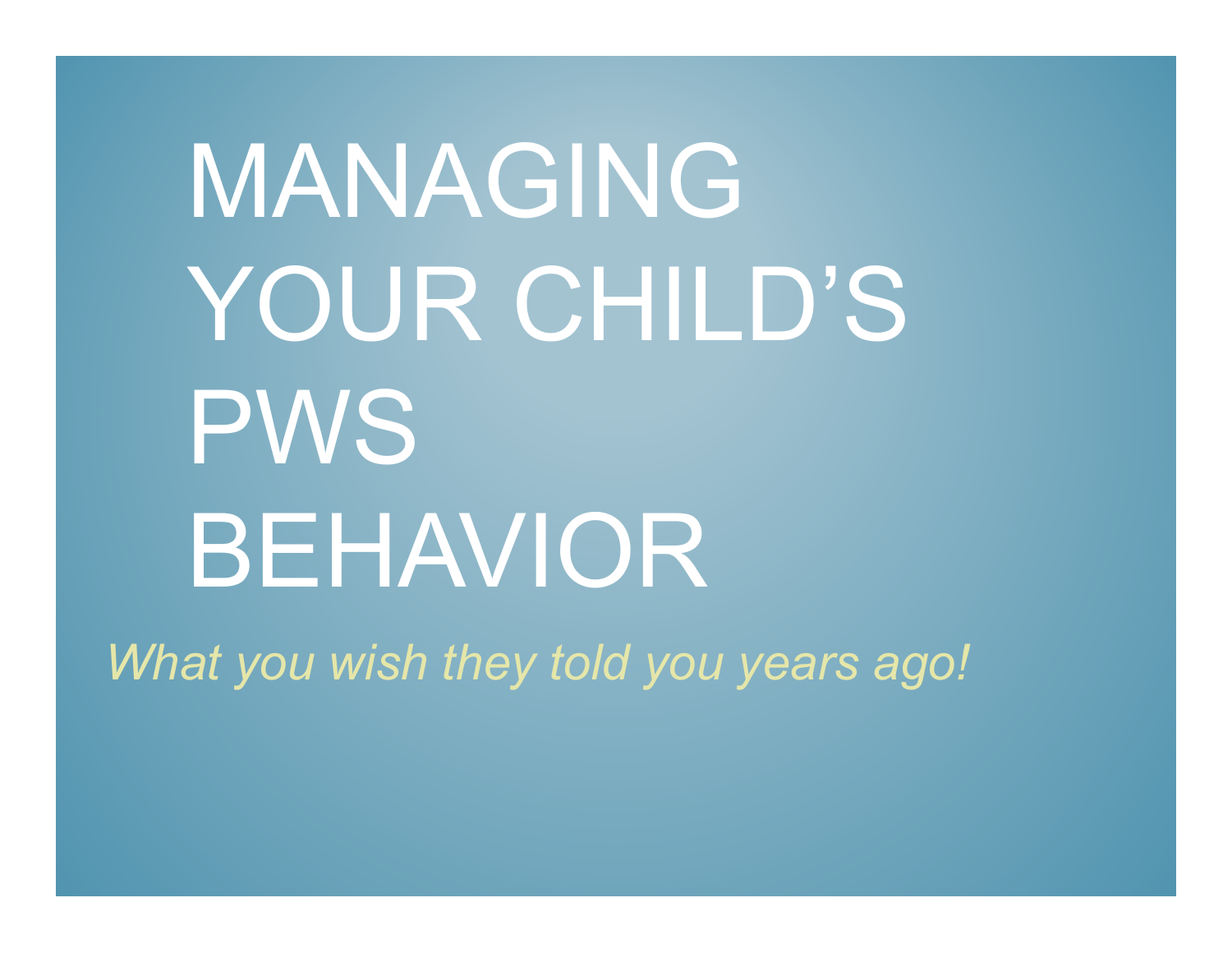#### VANDERBILT PRADER-WILLI SYNDROME LONGITUDINAL RESEARCH STUDY

#### • *Aims:*

- *To phenotype behavior in 166 children and adults with PWS over a span of 5 years to see what behaviors emerge and how these relate to age, gender and genetic subtype*
- *Reality:*
- *Have evaluated 207 children and a lot of older adults with PWS to understand which behaviors we should focus on for possible change and to best help parents and professionals manage these behaviors in many settings.*

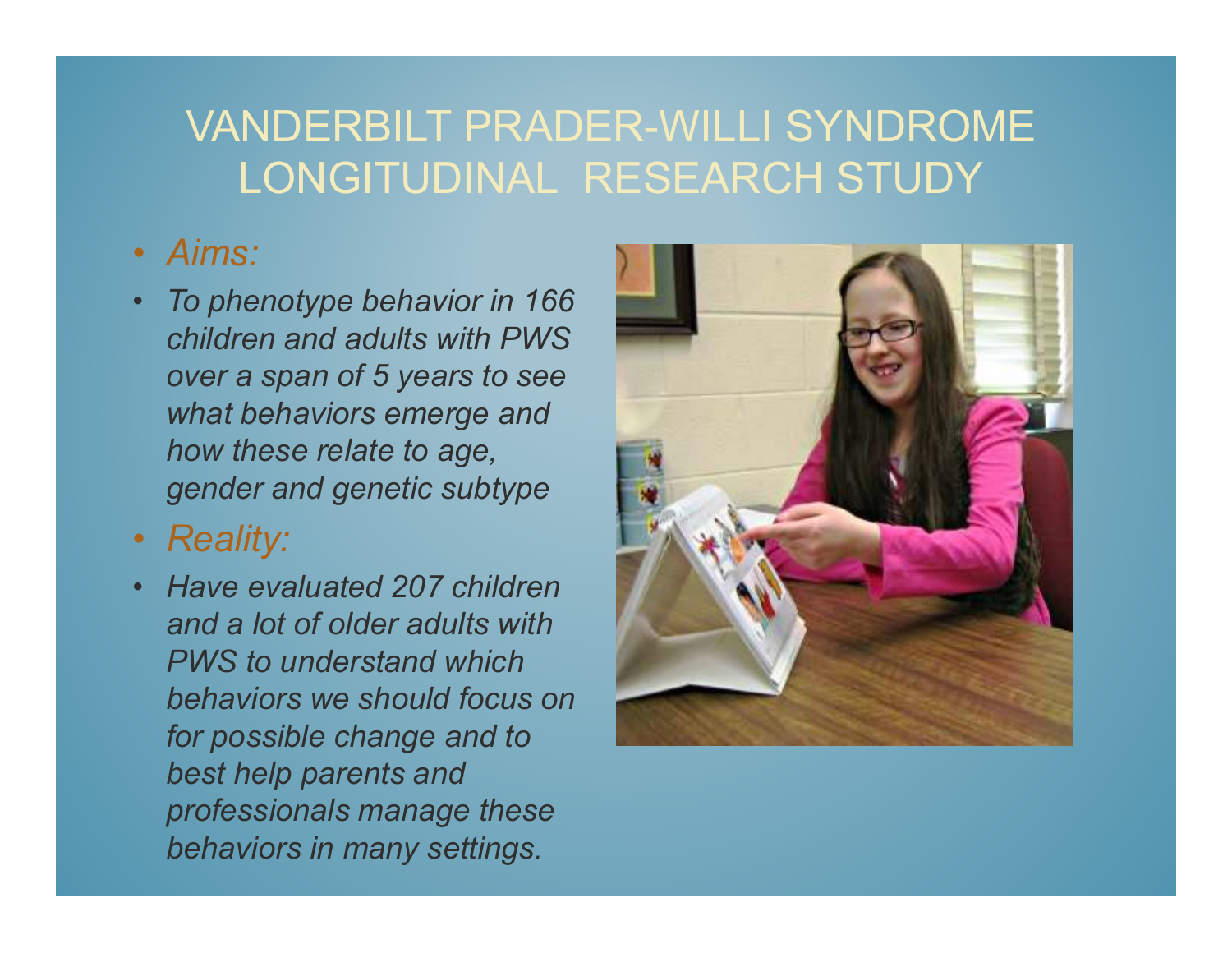## THE STUDY COVERS **MANY** DIFFERENT AREAS

- *Cognitive functioning (IQ)*
- *Adaptive functioning-what your child does independently*
- *Maladaptive behaviors*
- *Psychiatric features*
- *Autism features*
- *Interest in food/food seeking*
- *Physical features of PWSweight, height, bp/hr*
- *Family history functioning (stress) relationships*
- *Medication history*
- *Child daily life characteristics- diet, exercise, screen time*
- *EEG for food and social interests*
- *Blood draw for detailed genetics, measure of genes, and neurochemicals related to behavior*
- *Cortisol measure for stress response.*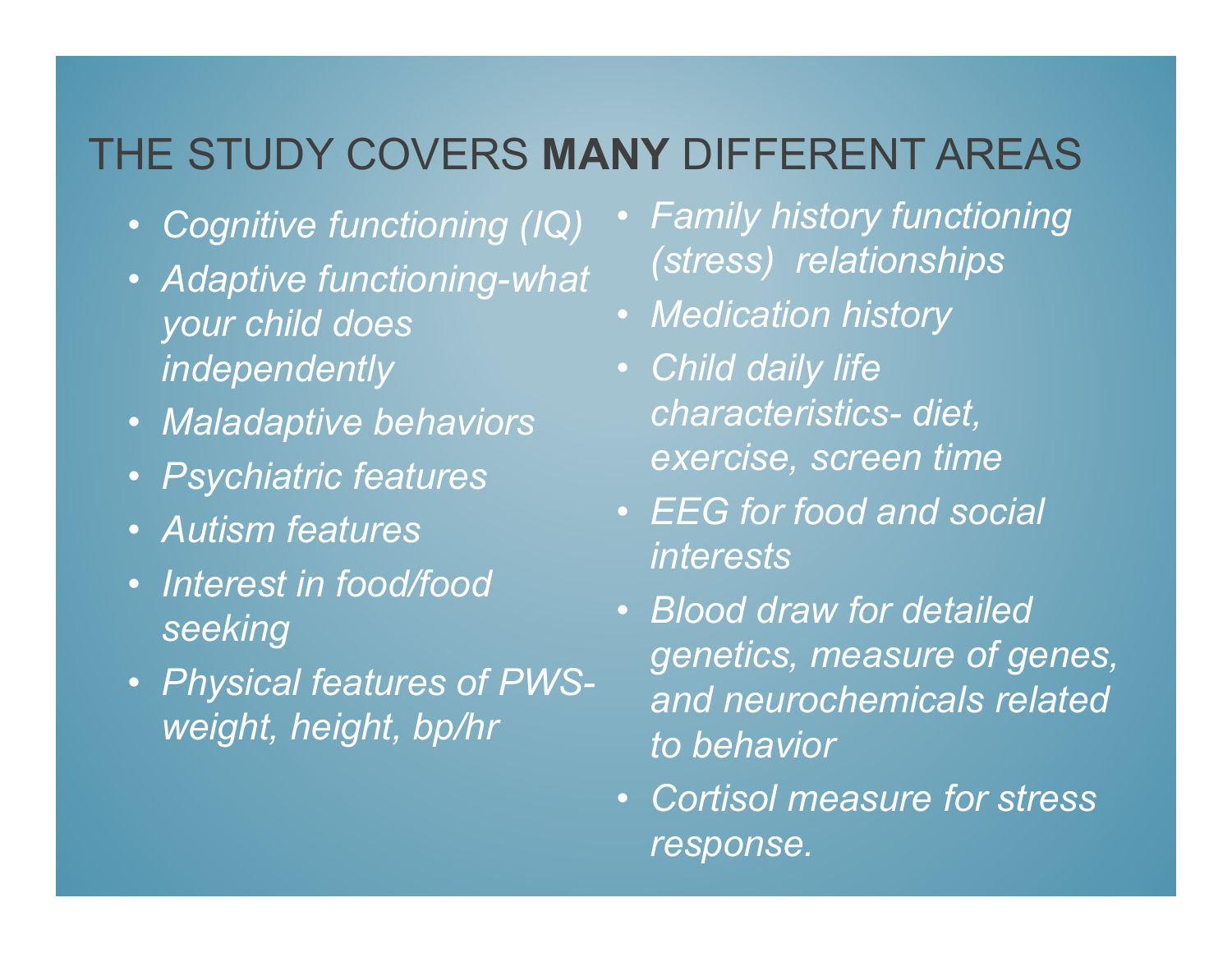#### PSYCHIATRIC FEATURES IN PWS OF MOST INTEREST

*Anxiety Generalized Anxiety DisorderObsessive Compulsive Disorder*

#### *Out of 200+ children and adults with PWS*

- *About 25% meet criteria for generalized anxiety disorder*
- *Feels anxious or uptight*
- *Can't relax*
- *Intense /lasts for several hours a day*
- *Affects school and home*

 *PsychosisAutism Spectrum DisorderADHDVocal and Motor Tics*

- *More (42%) have Obsessive Compulsive Disorder*
- *Have to repeat actions*
- *Arranging or ordering*
- *Hoarding*
- *Have to have things a certain way*
- *Very few have obsessive thoughts-hard to tell*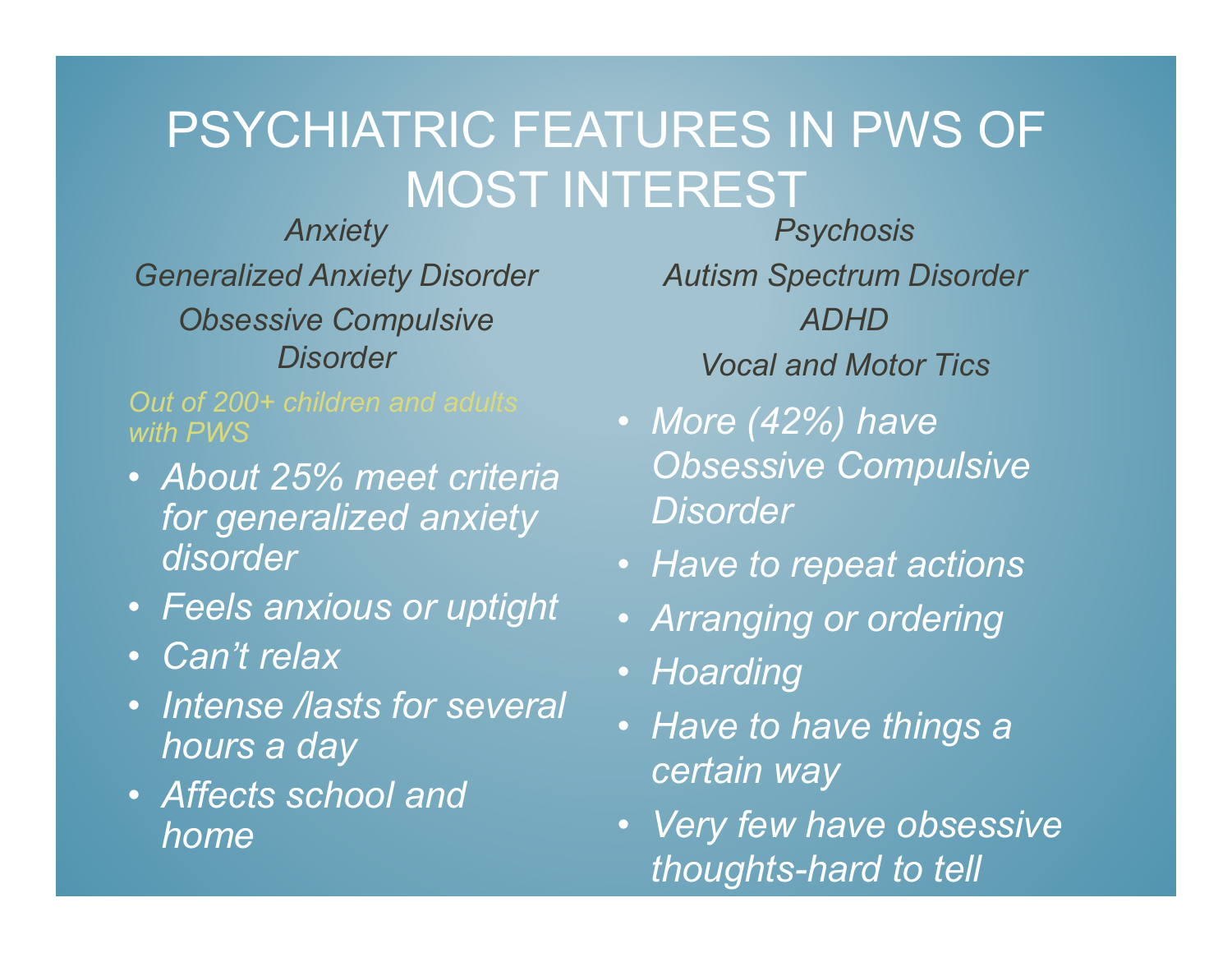## **ANXIETY IN PWS**

- *Anxiety is not related to hyperphagia or food seeking behaviors.*
- *Many children with PWS feel anxious most of the time. Dx'd younger age*
- *Manifests with lots of questions*
- *Constant need for reassurance*
- *Insistence on sameness*
- *Meltdowns when expectations aren't met*
- *Shutting down-completely nonresponsive*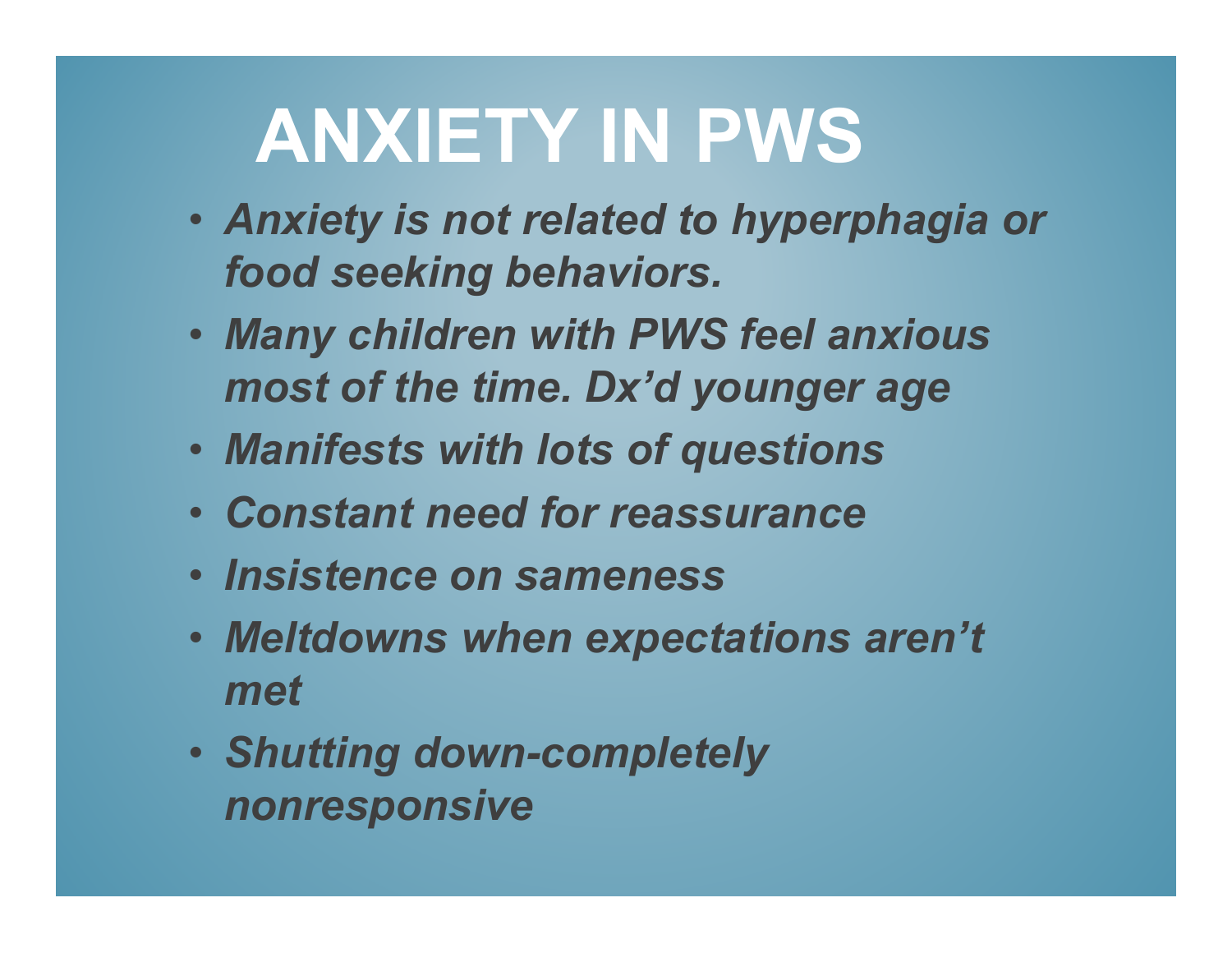#### PSYCHOSIS IN PWSHOW COMMON IS IT REALLY?

- *Some have said as high as 80-90% of those with UPD*
- *Very few cases seen with deletion*
- *Genetic predisposition –UPD*
- *Very few descriptive features:*
- *Hallucinations*
- *Delusions*
- *Disorganized thinking*
- *We have seen 74 people with UPD and only 11 have had true psychotic features*
- *Delusions/magical thinking*
- *Some hallucinations*
- *Some with Deletion, some with Imprinting Mutations*
- *Precipitating events/stressor*
- *Standardized interviews with parents/ interview with person with PWS*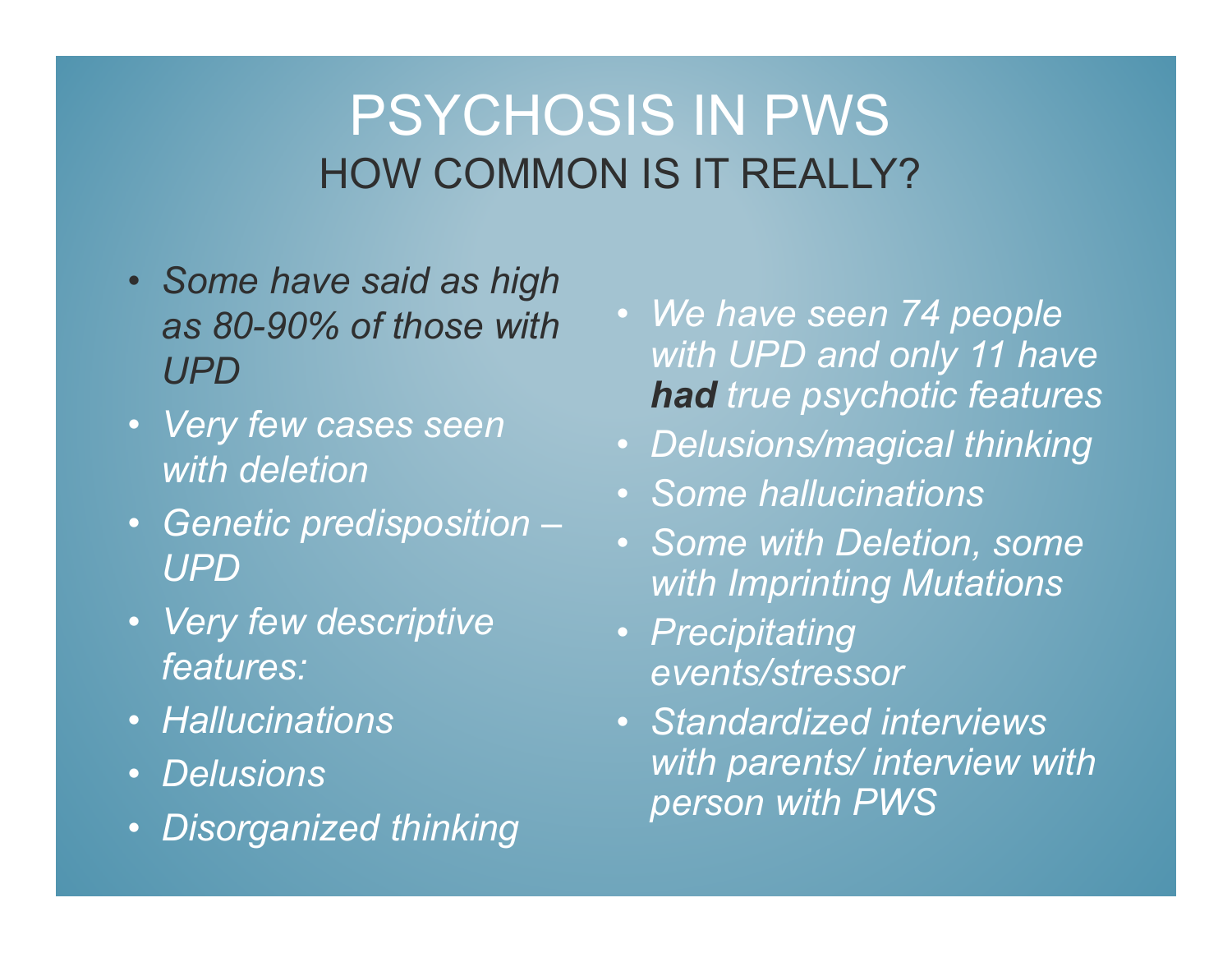## **AUTISM IN PWS**

- *More common in those with UPD and boys*
- *Poor social and communication skills*
- *Restricted interests*
- *Rigidity and repetitive behavior*
- *Sensory issues*
- *Poor eye contact*
- *Lack empathy and ability to read social cues*
- *We have found cases in those with Deletion and Imp Mutation*
- *Some have classic Autism and PWS phenotype is overshadowed*
- *Most of cases that meet criteria don't seem to have "true ASD"*
- *We use the Gold standard and multiple raters to ensure accurate diagnosis*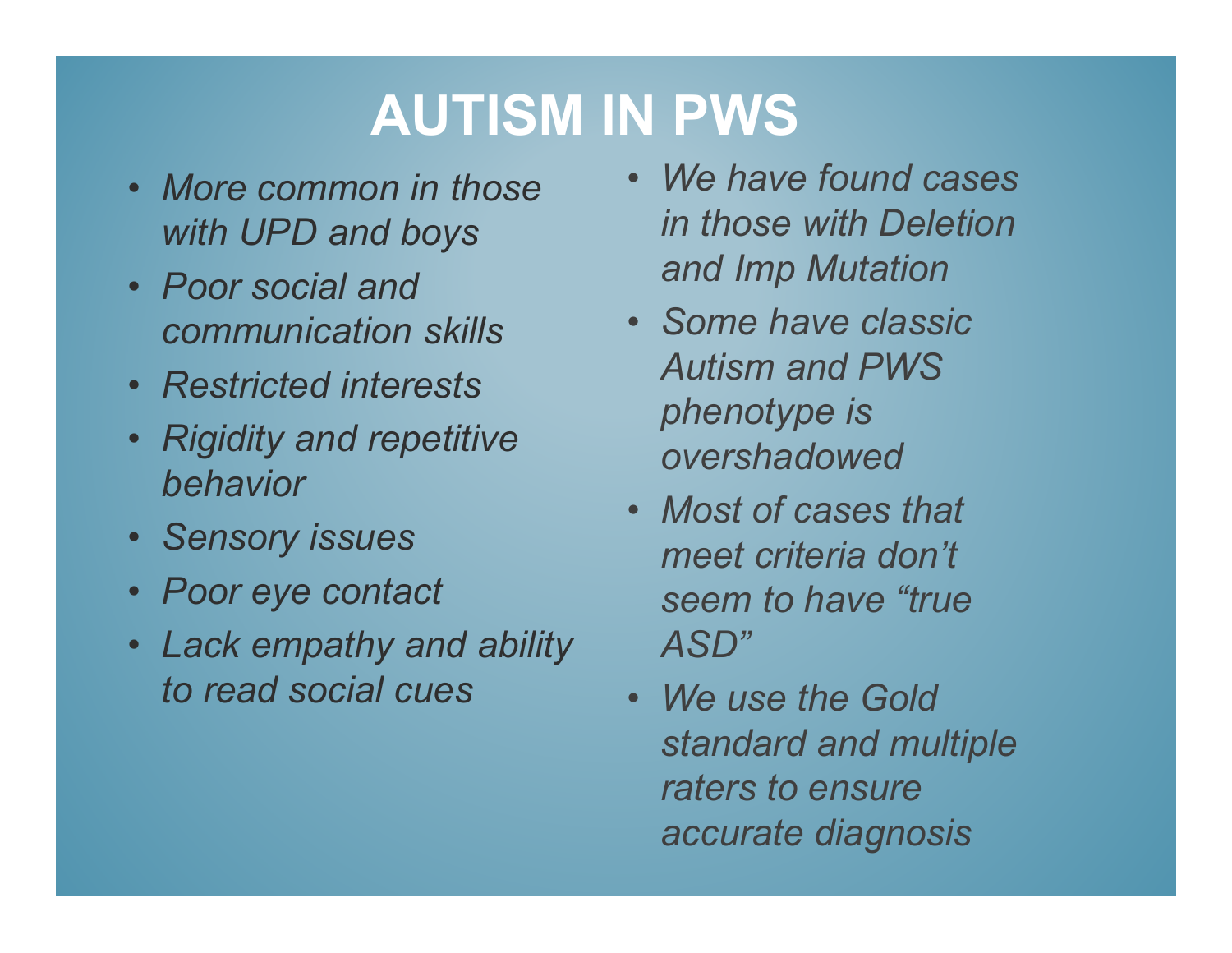#### **ADHD IN PWS**

#### *More common in boys with PWS*

 *Less hyperactivity, but some in younger children Impulsive, inattentive, distracted*

- *Common medications may help, but have some side effects: nervousness, irritable*
- *Non-stimulants can be a better choice*
- *You have to separate anxiety from inattention- difficult to do*
- *Lots of behavioral intervention work well with meds*

*Seems to better by 10-12 years of age, but impulsivity continuesSome are treated with meds, other with environmental means*

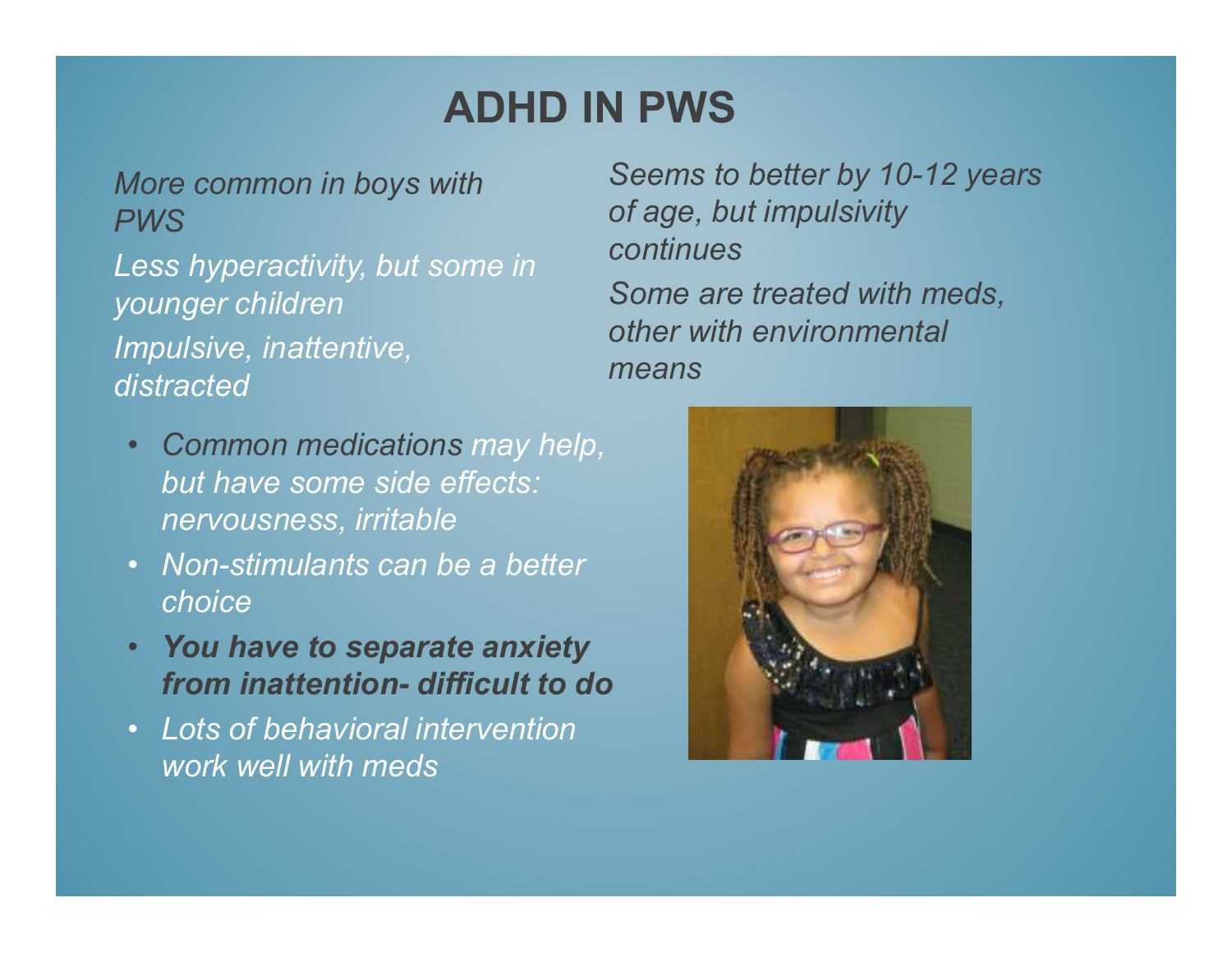#### **VOCAL AND MOTOR TICS IN PWS**

*More common than we thoughtAbout 30% of the sample has them-more boysVocal: Repeating sounds, words, phrases*

*Motor tics: movements like touching mouth, nose, or other thingsMore likely when nervous/excited*



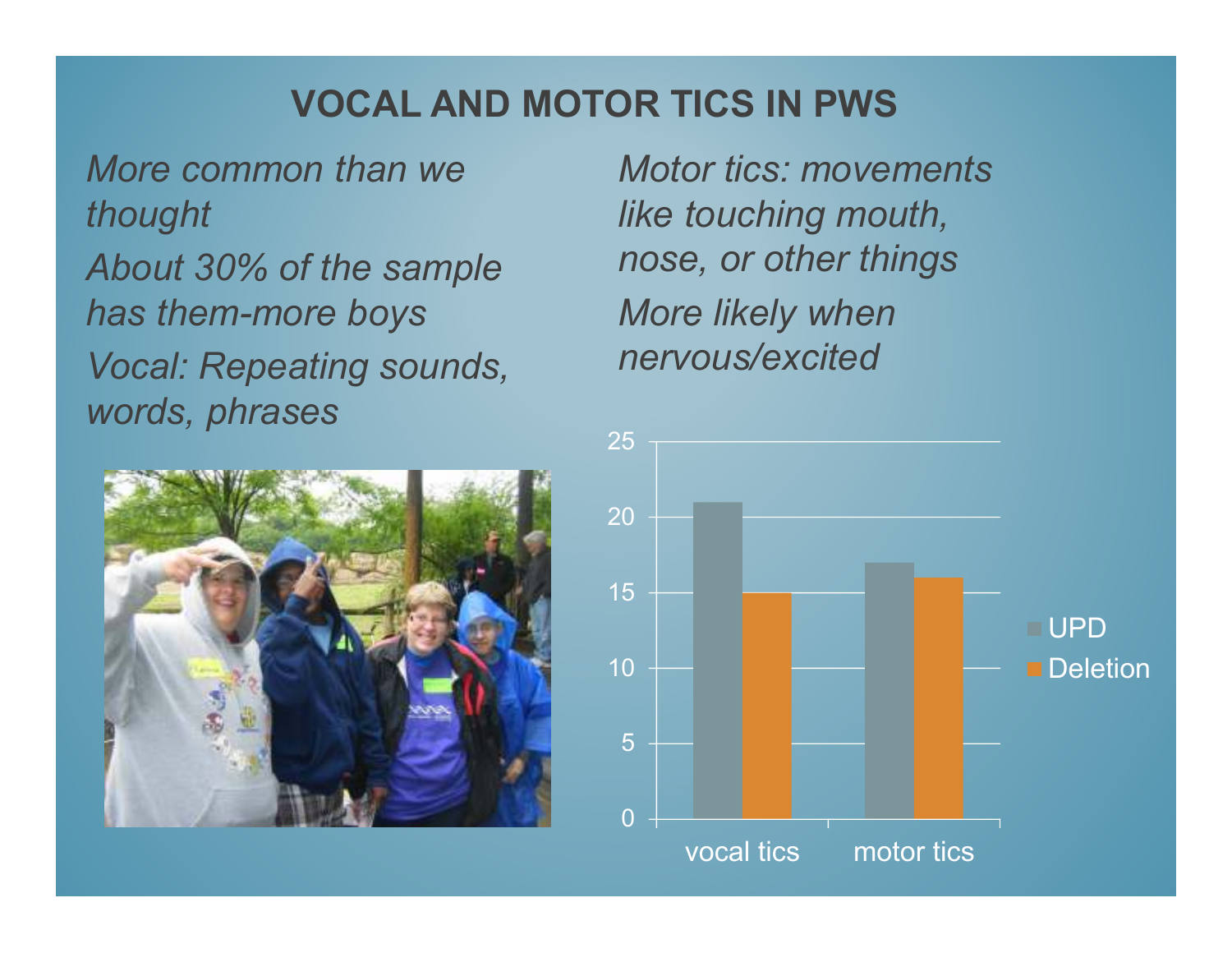#### SOME OF THE SKILLS YOU NEED TO DO THIS FOR 18 YEARS:

- *Listening skills*
- *Patience*
- *Creativity*
- *Flexibility*
- *Develop trust and long term relationships*
- *What parents need:*
	- *Someone who can really listen and understand their journey*
	- *Skills and proven track record*
	- *Honesty*
	- *Deep understanding and compassion for their child with PWS*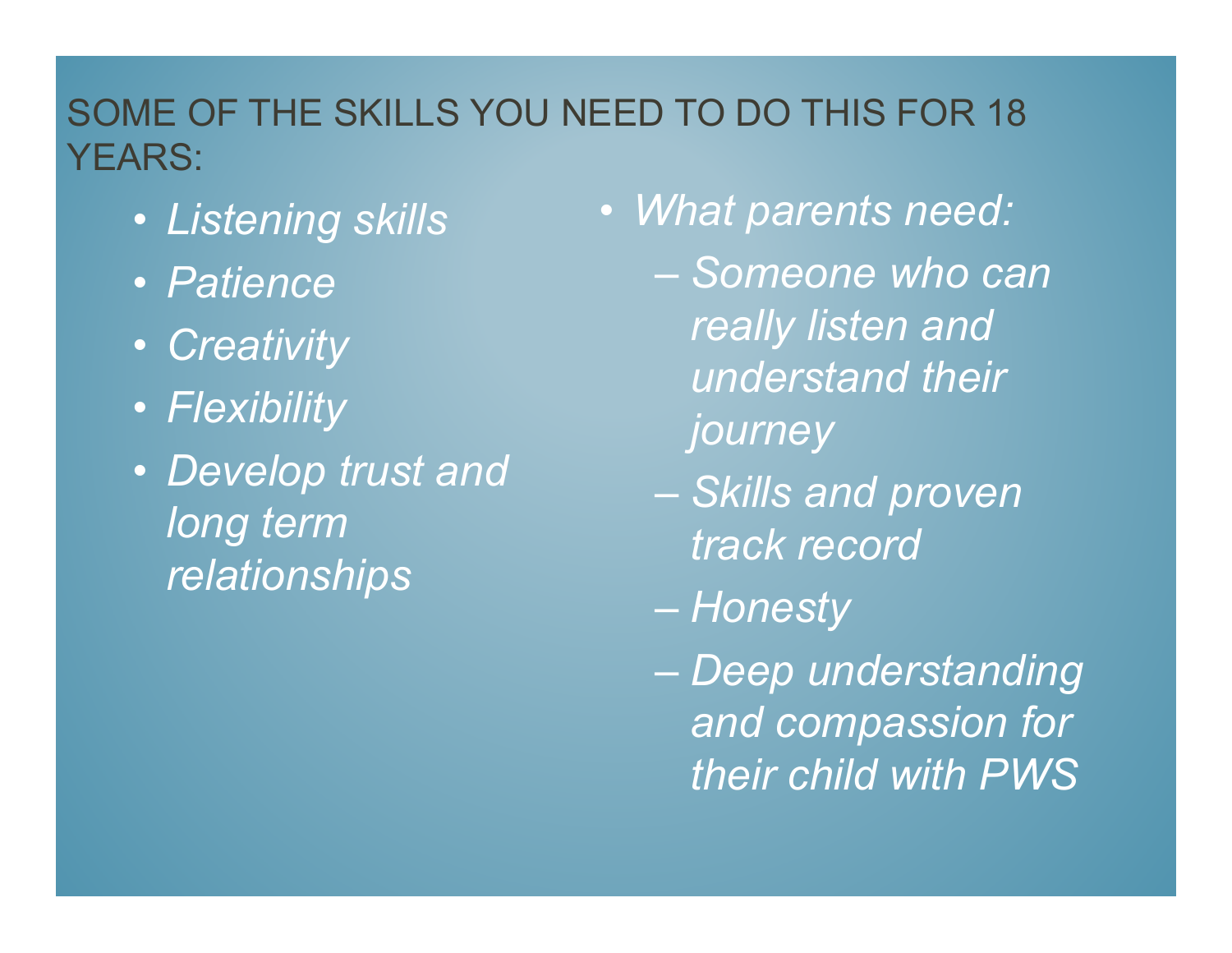### **HOW DO I KNOW WHAT IS PWS BEHAVIOR FROM REGULAR CHILD BEHAVIOR?**

- **IT doesn't matter!**
- **You have to decide what you can live with and what you can't- different for every family**
- **Then you have to decide what can be changed**
- **Realistic expectations**
- **Developmentally appropriate**
- **How much time you can/will devote to this?**
- **Can you get everyone on board and if nothow much will that affect you?**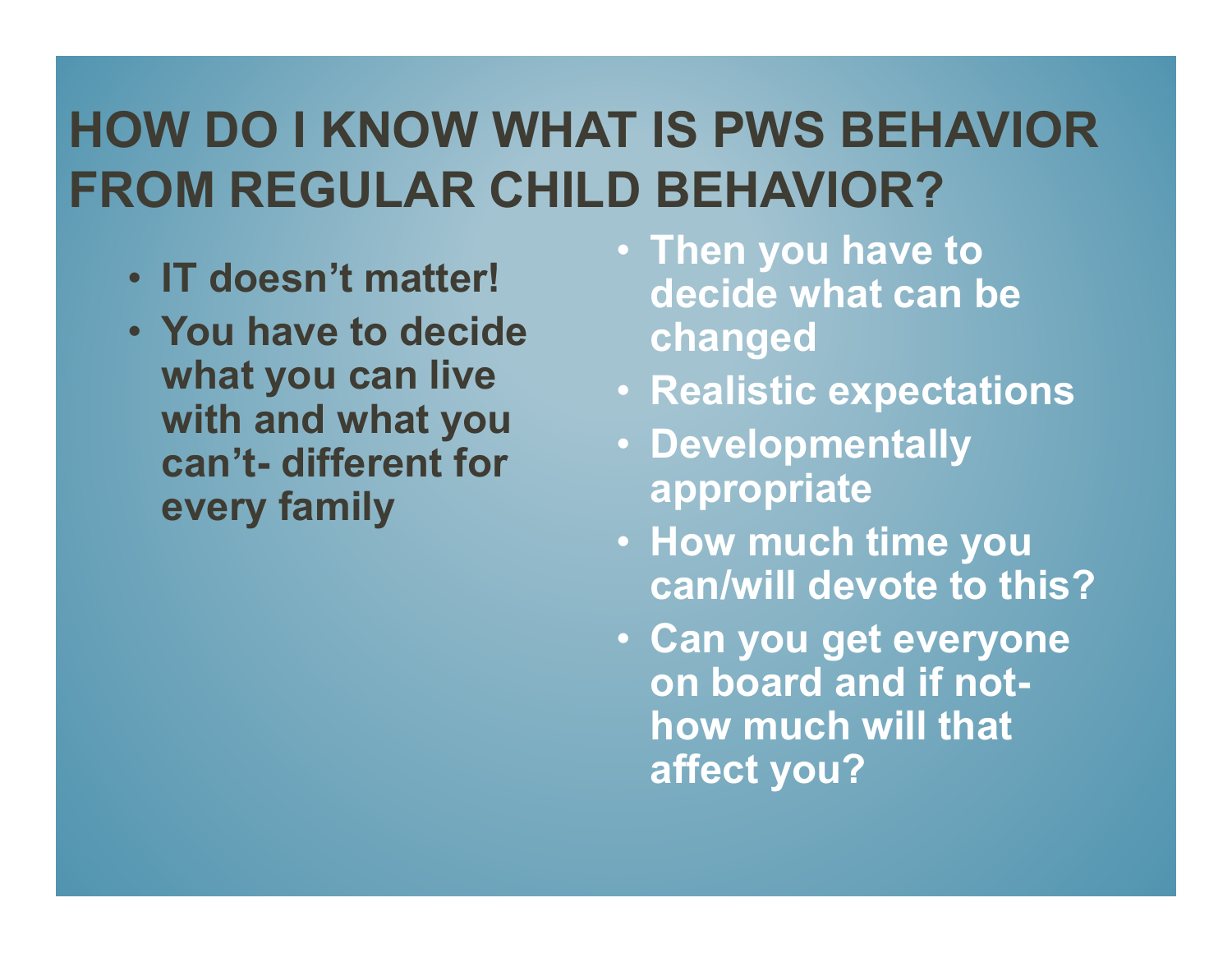## **PARENTS ARE THE BIGGEST FACTOR IN POSITIVE OUTCOMES OF THEIR CHILD**



 *Preston at 9 years Weighed 209# and did no exercise- no food locked, very poor diet*

• *Preston now at 14 yearsON GHT, weighs 174#Food locked, good dietPlays on several teams and exercises at least 2 hours a day.*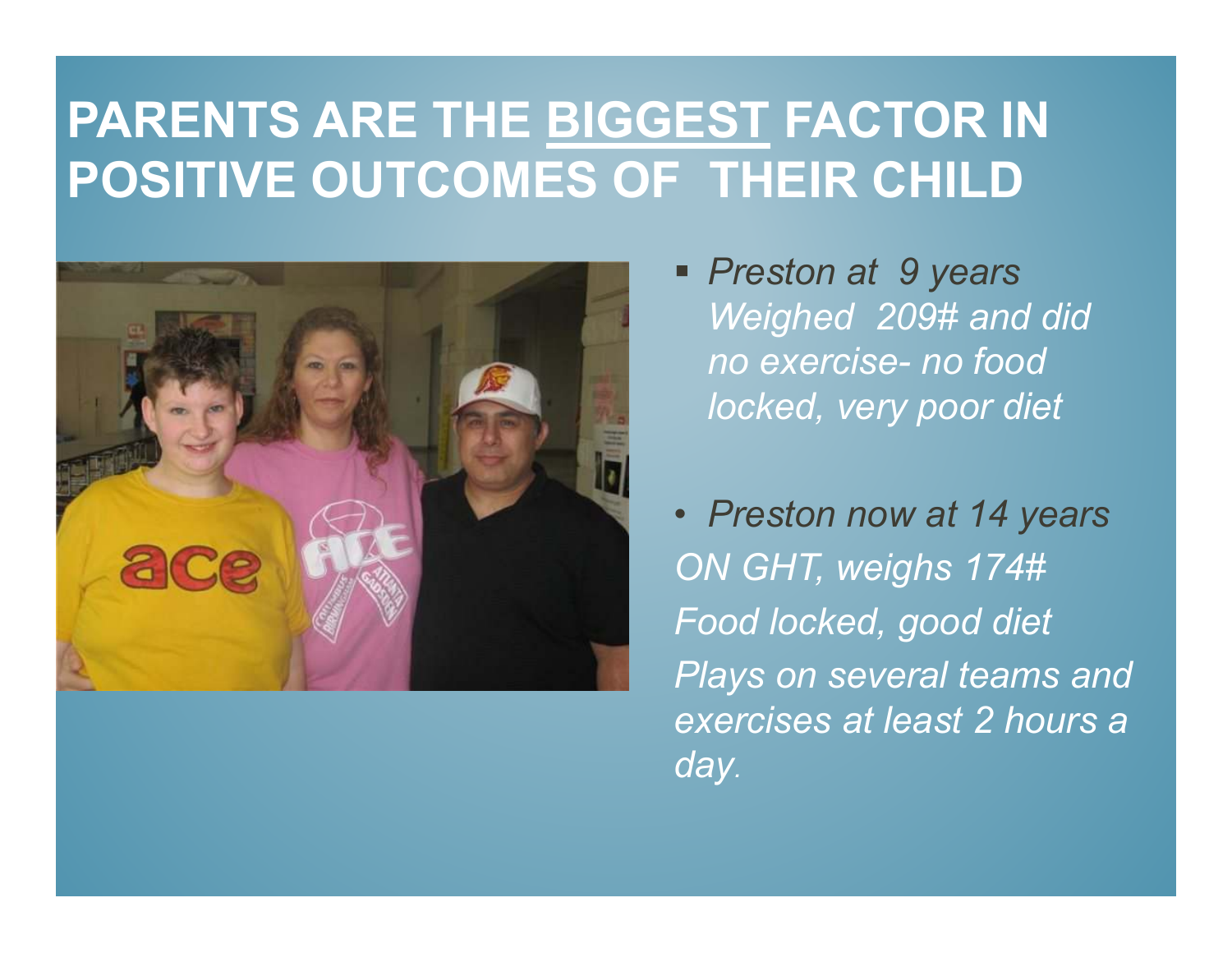## EXAMPLES OF PARENTING: BIRTHDAY PARTY TASK

- *Celery: http://youtu.be/Ww96K3w40PA*
- *Salad: http://youtu.be/LOAJdZTTT1A*
- *Cookies: http://youtu.be/A1UXcfmWNCk*

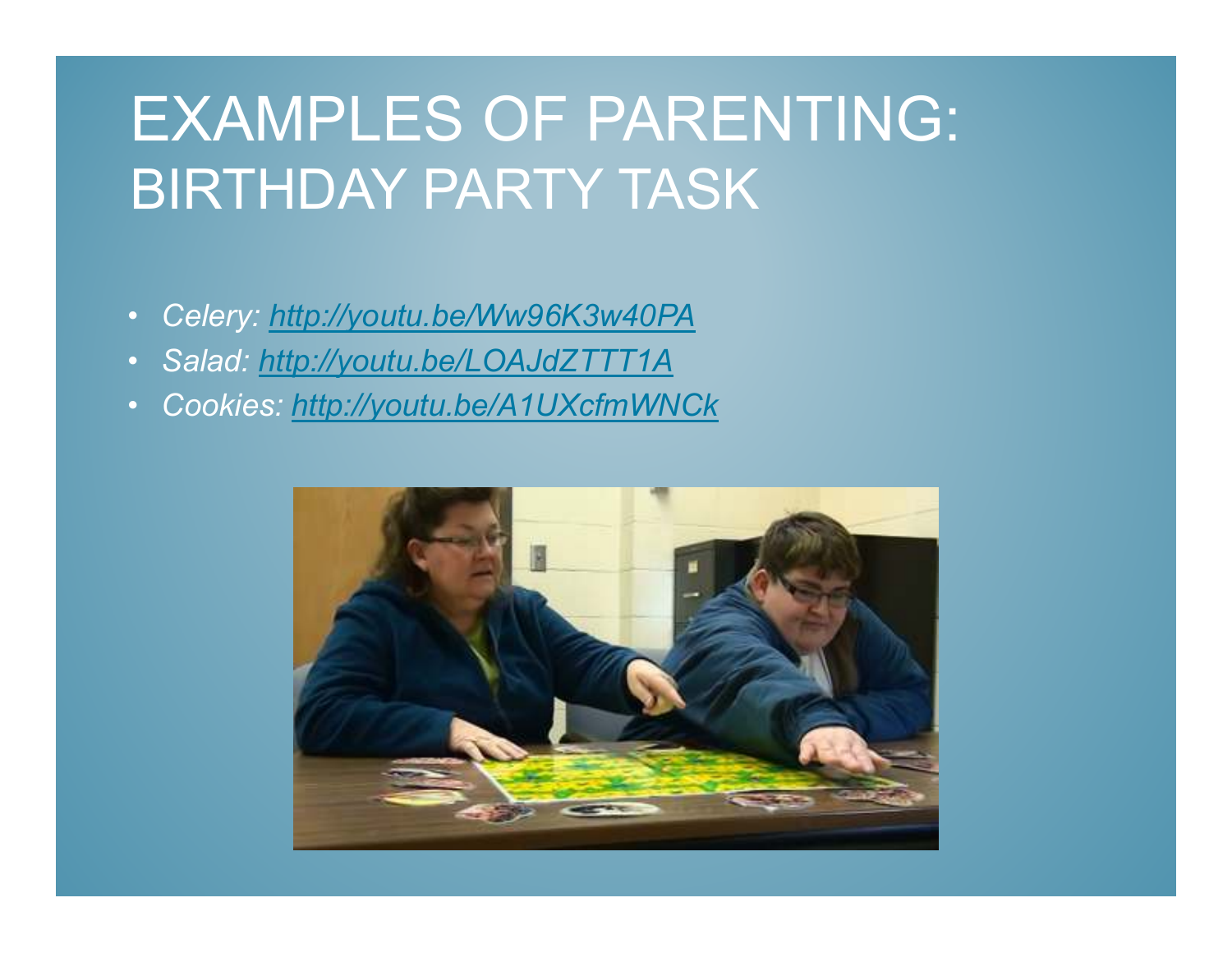HOW MUCH **CONTROL** DO YOU **REALLY** HAVE OVER YOUR CHILD'S BEHAVIOR?

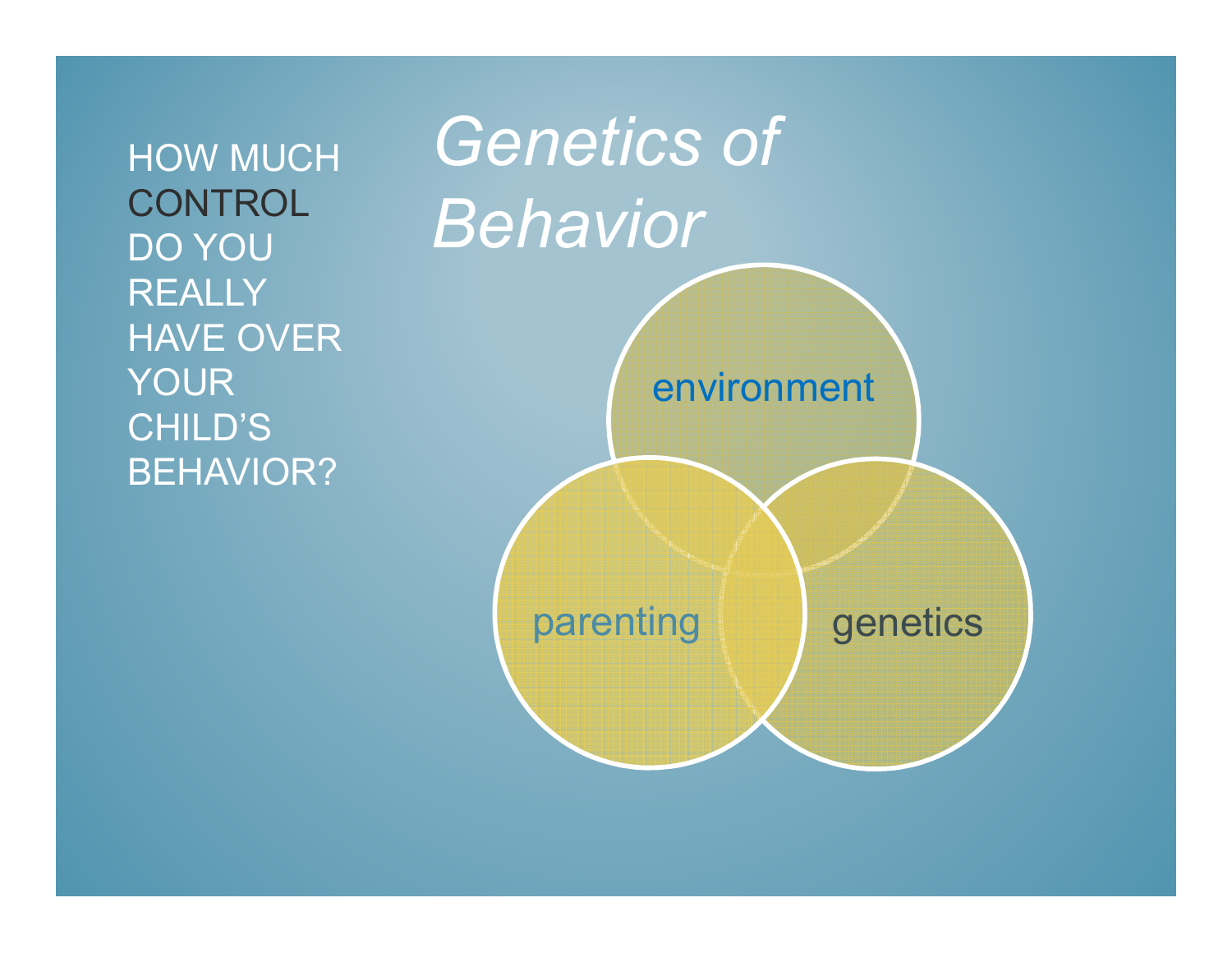#### CHARACTERISTICS OF SUCCESSFUL PARENTS



- *They nurture themselves*
- *They balance the needs of their child with PWS and other roles*
- *They continue to adapt to new situations*
- *They have clear, but realistic expectations*
- *They get new information and problem-solve when needed*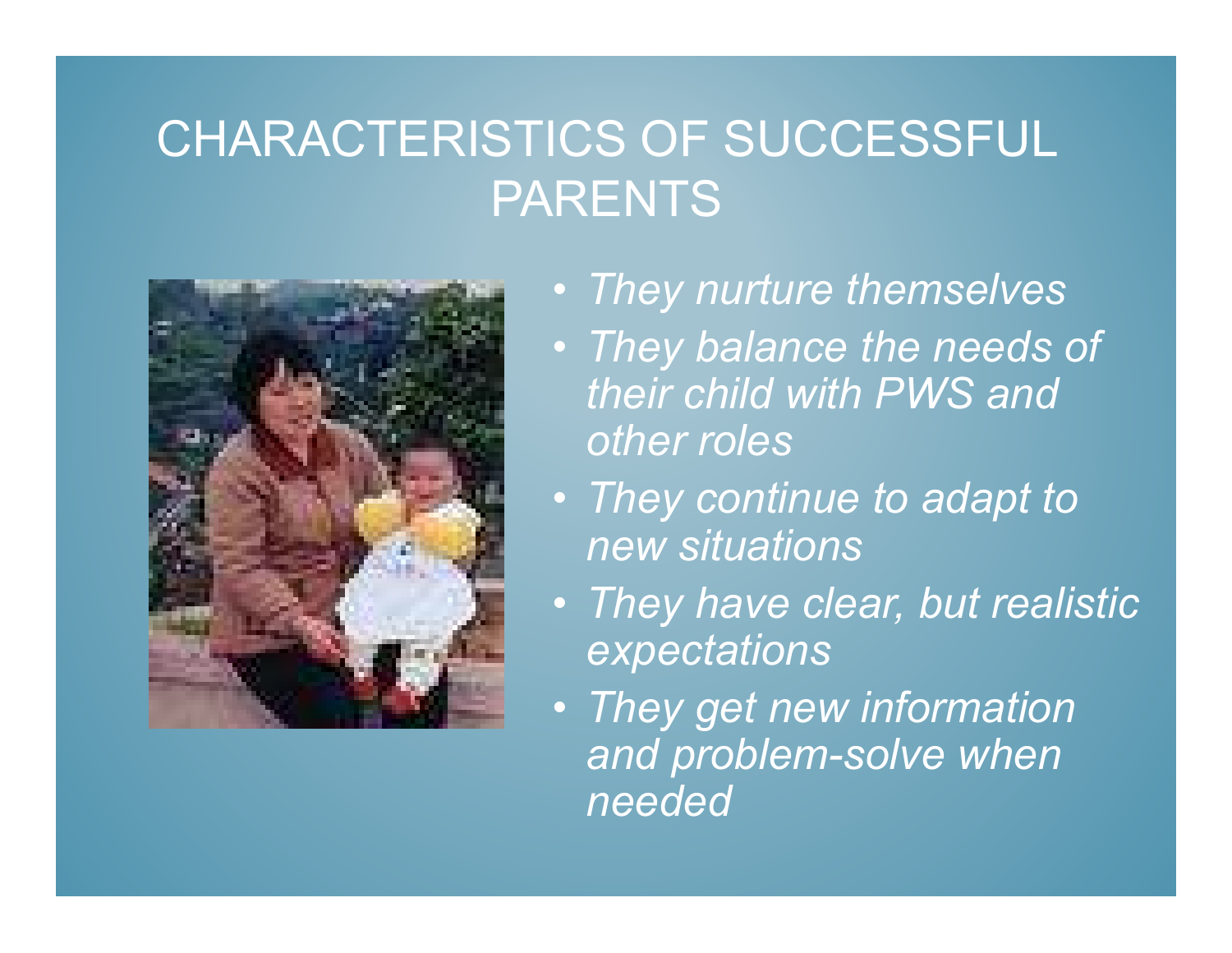*So many worries and concerns-too much information- too little information*



#### *DIAGNOSED*

## NOW WHAT?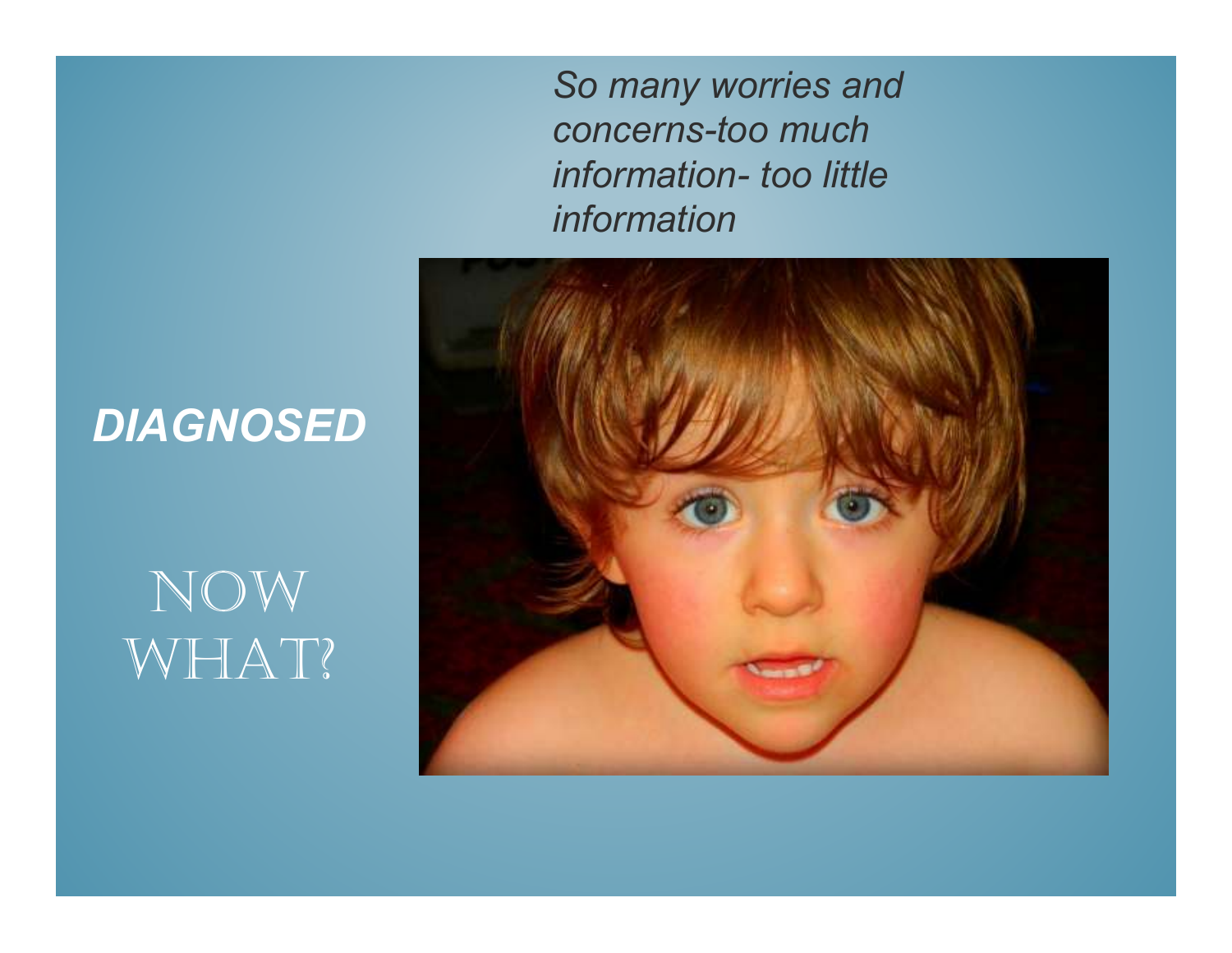# **COMMON BEHAVIOR ISSUES IN CHILDREN WITH**

## **PWS**

 *Compliance issuesDelays in understanding/motor skills/speechDemanding Temper tantrumsStubbornness*

*Emerging food issuesOdd, repetitive behaviors Sensory seeking behaviorsEmotional outburstsShutting down Aggression/biting and hittingAvoidant behaviors*

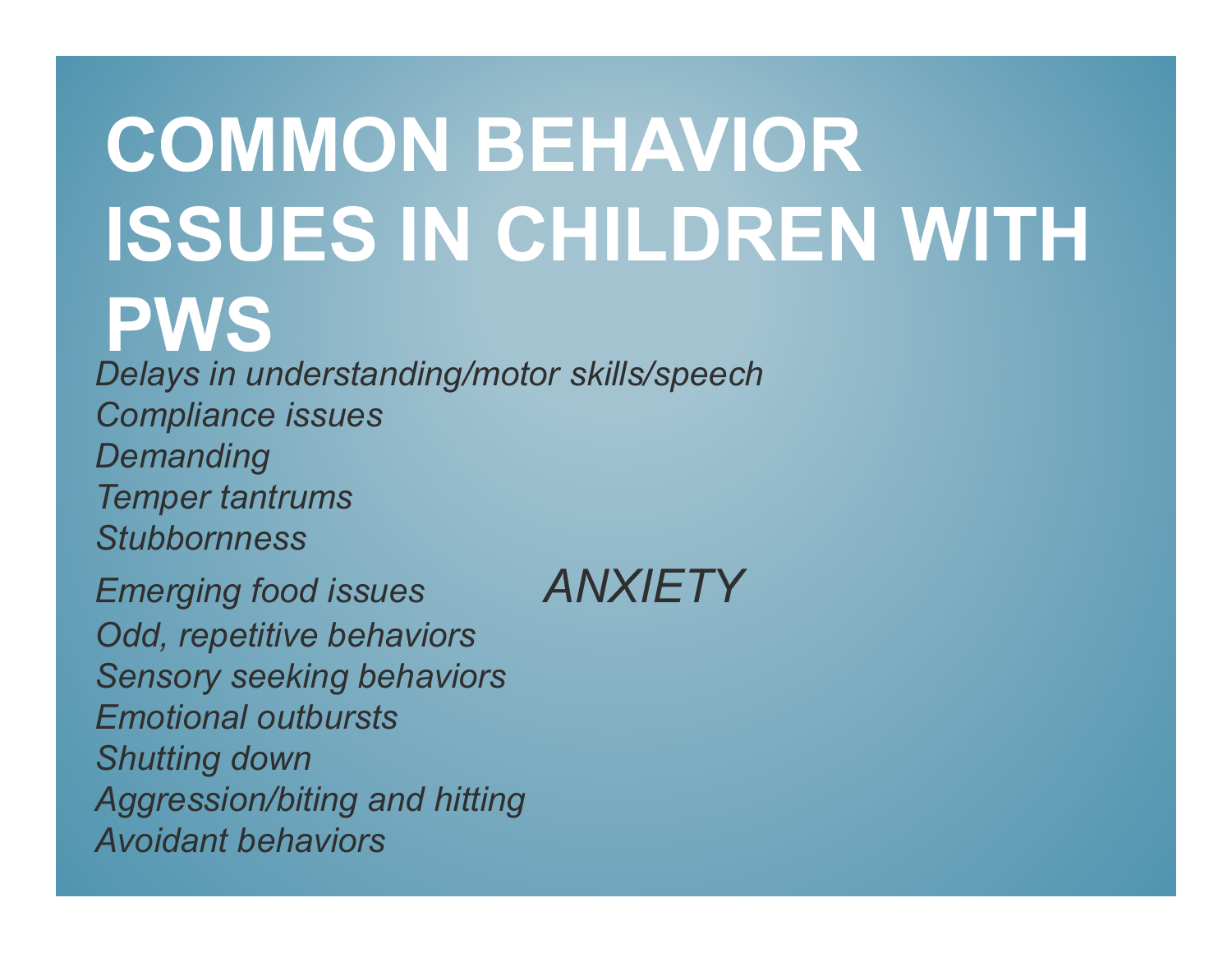COMPLIANCE"HOW DO I GET MY CHILD TO DO WHAT I WANT?"

> *It is vital HOW you ask-SET them up to succeed*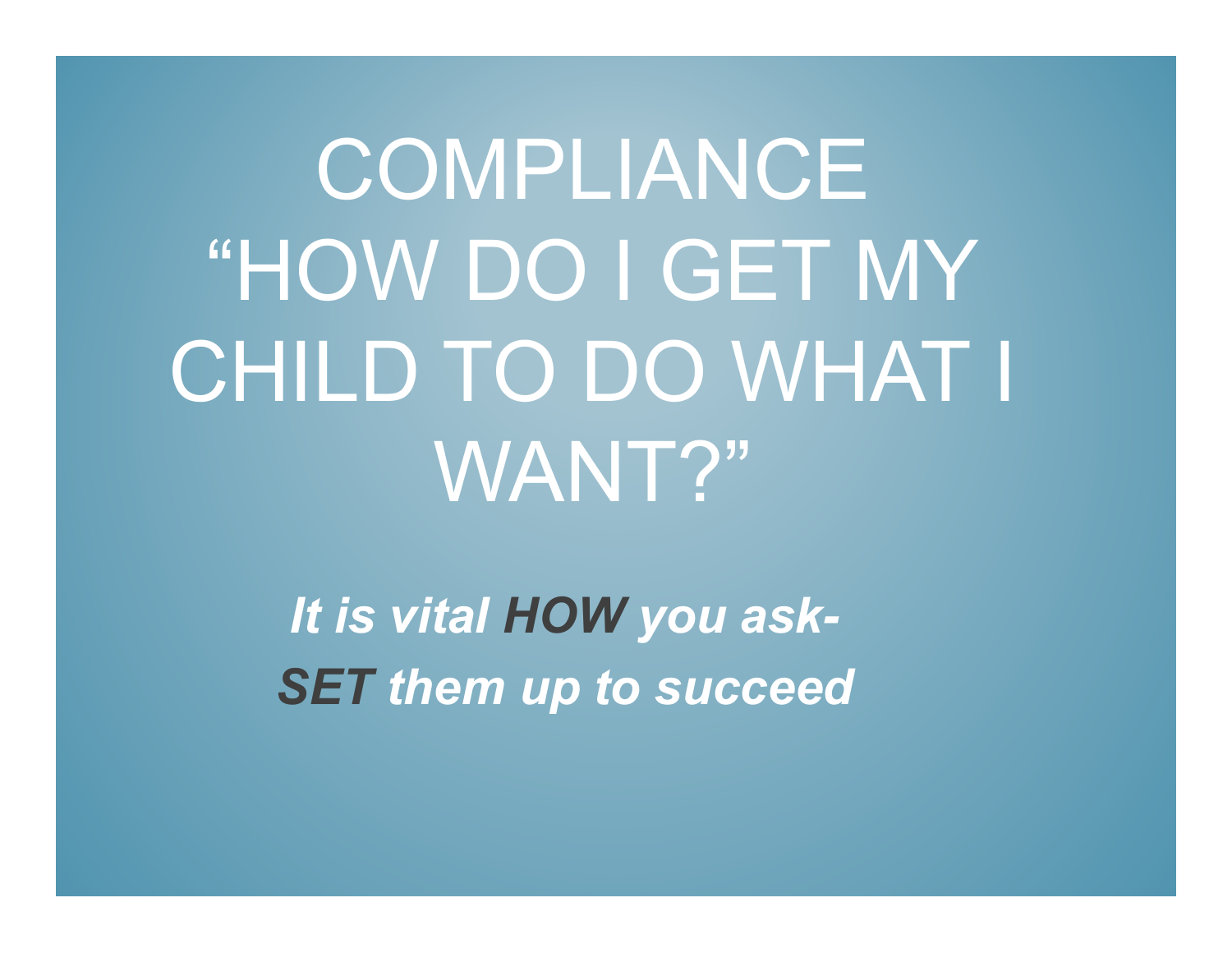VISUAL SCHEDULES AND NATURAL TRANSITIONS

 $\bullet$  *Examples of how to use them effectively*

 $\bullet$ *Consistency is the key*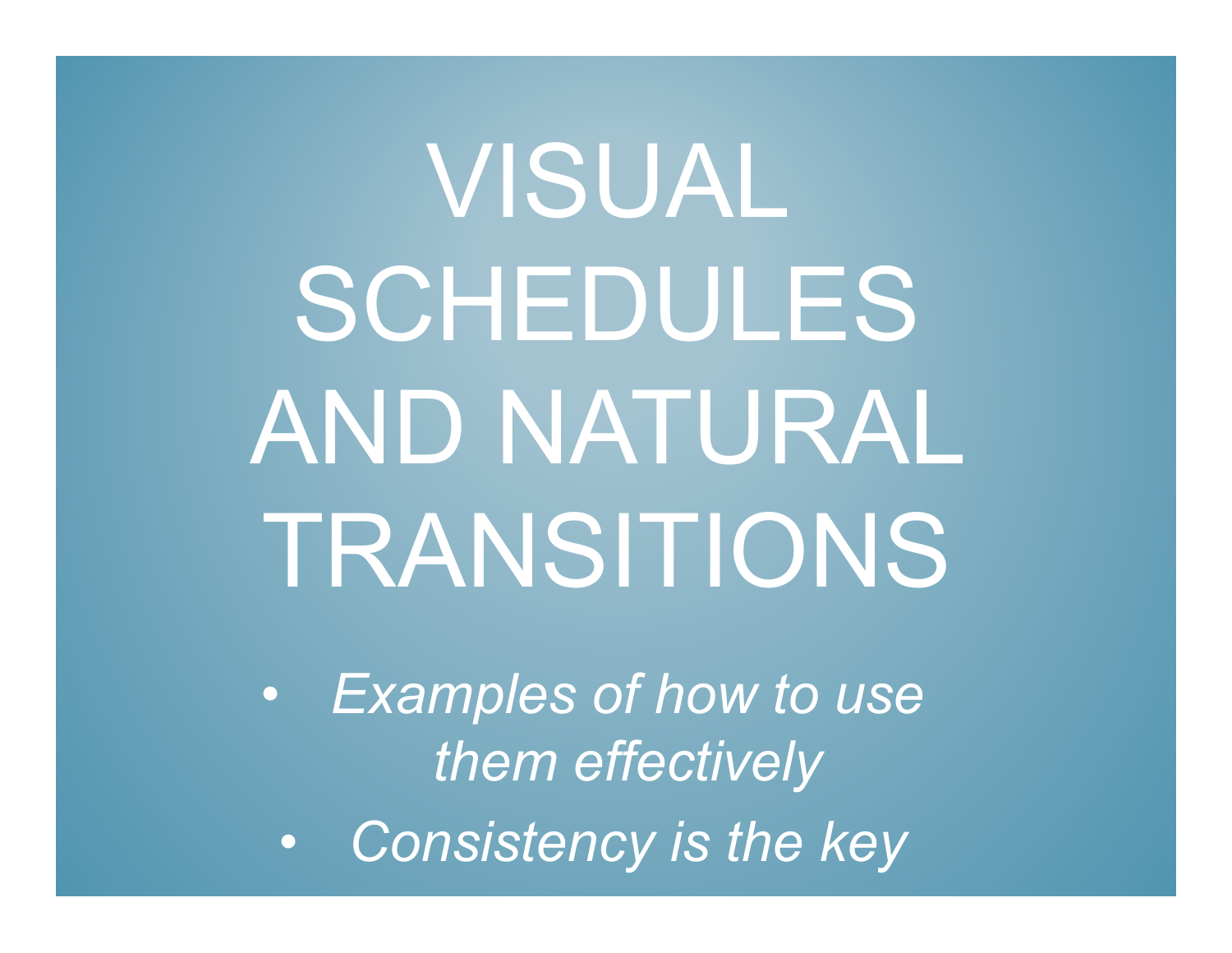| <b>Brush Teeth</b>                          | 뽸 |
|---------------------------------------------|---|
| Get toothbrush,<br>toothpaste, and floss XD |   |
| Wet toothbrush                              |   |
| Put toothpaste on brush                     |   |
| Brush teeth                                 |   |
| Brush front of teeth                        |   |
| Brush back of teeth                         |   |
| Brush tongue                                |   |
| Spit in sink                                |   |
| Floss teeth                                 |   |
| Throw away floss                            |   |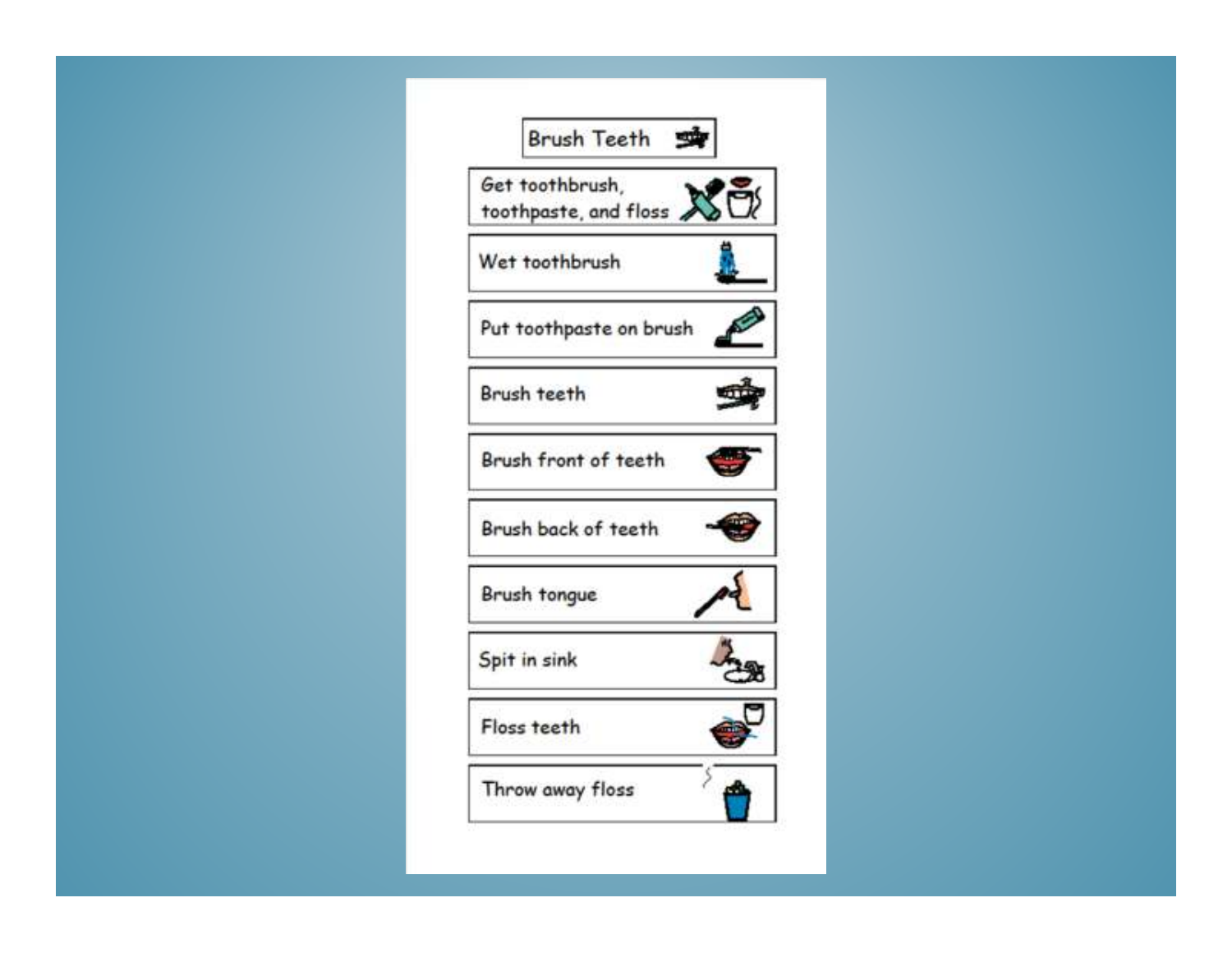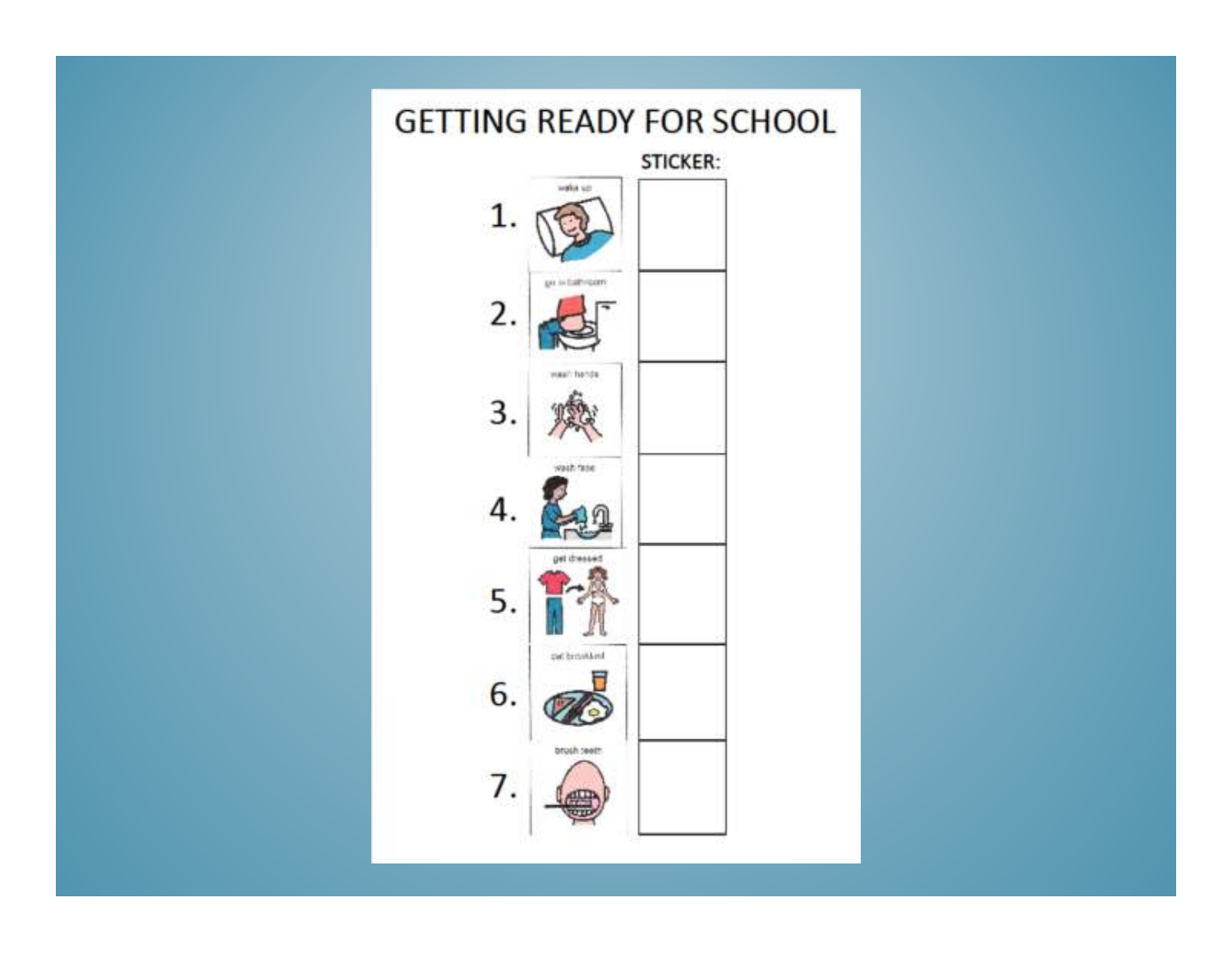# **TRANSITIONS ARE TOUGH**

- *How to make them easiertimers, visual cues, verbal cues*
- *Heads UP! Have a mantra to help soothe your child*
- *Don't get too used to a grooverepetition leads to intolerance to change*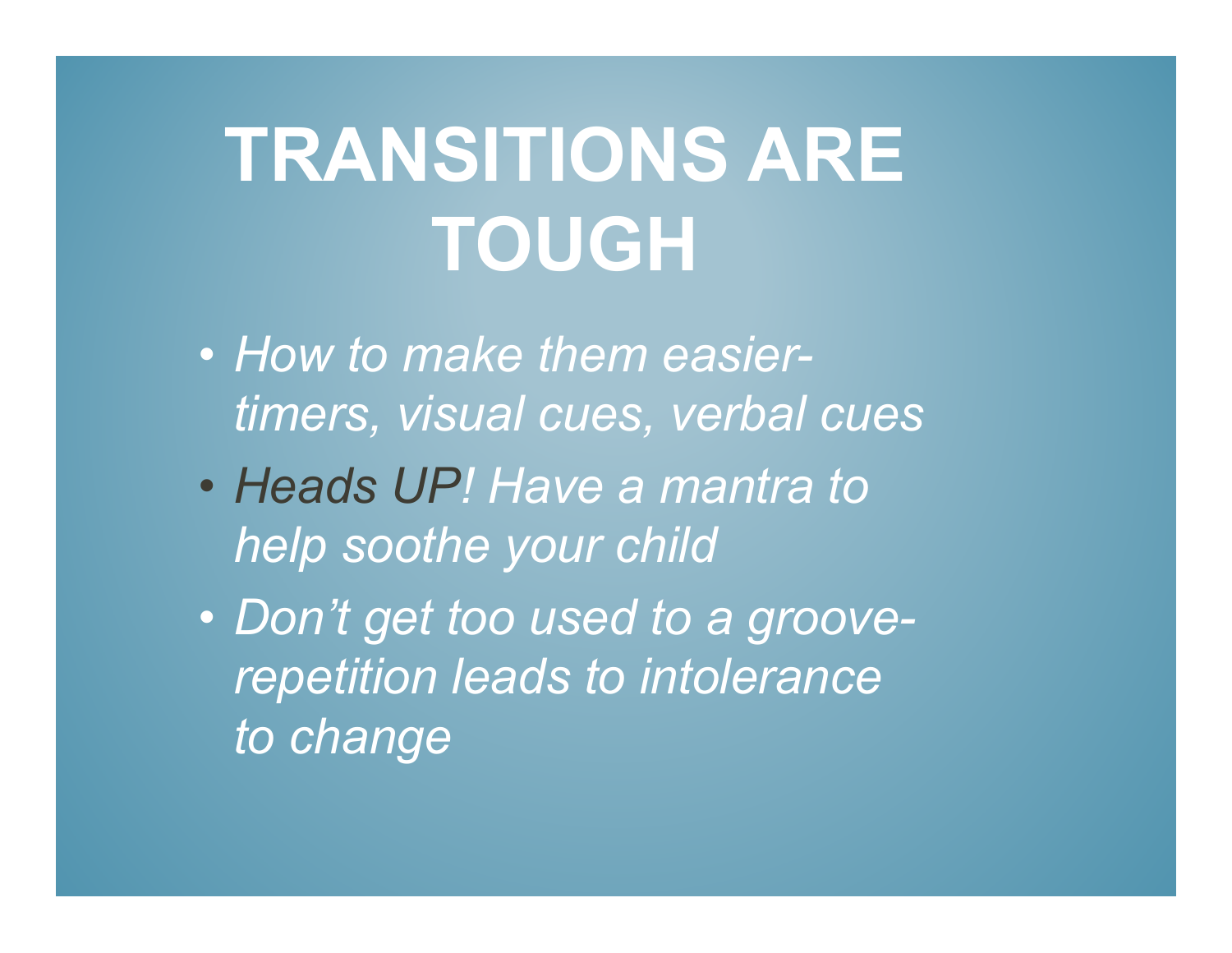HARD NOW-EASY LATEROREASY NOW-HARD LATER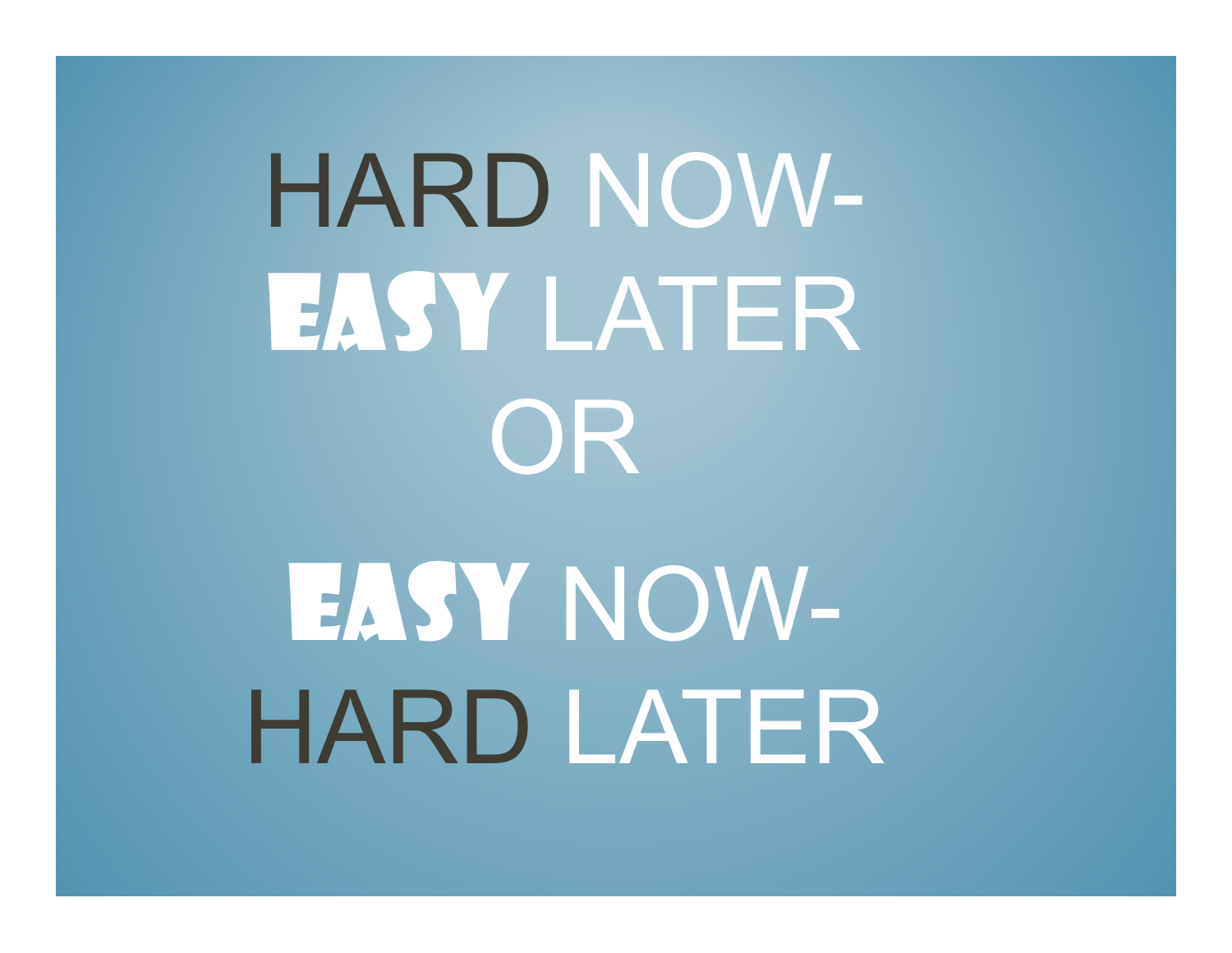#### GETTING DRESSED OR READY FOR **SCHOOL**

*Emotional Outlook- bright affect, confident and capable of getting the best out of your child*



*PWS child- slow, repetitive behavior, not motivated and has to do things a certain way*

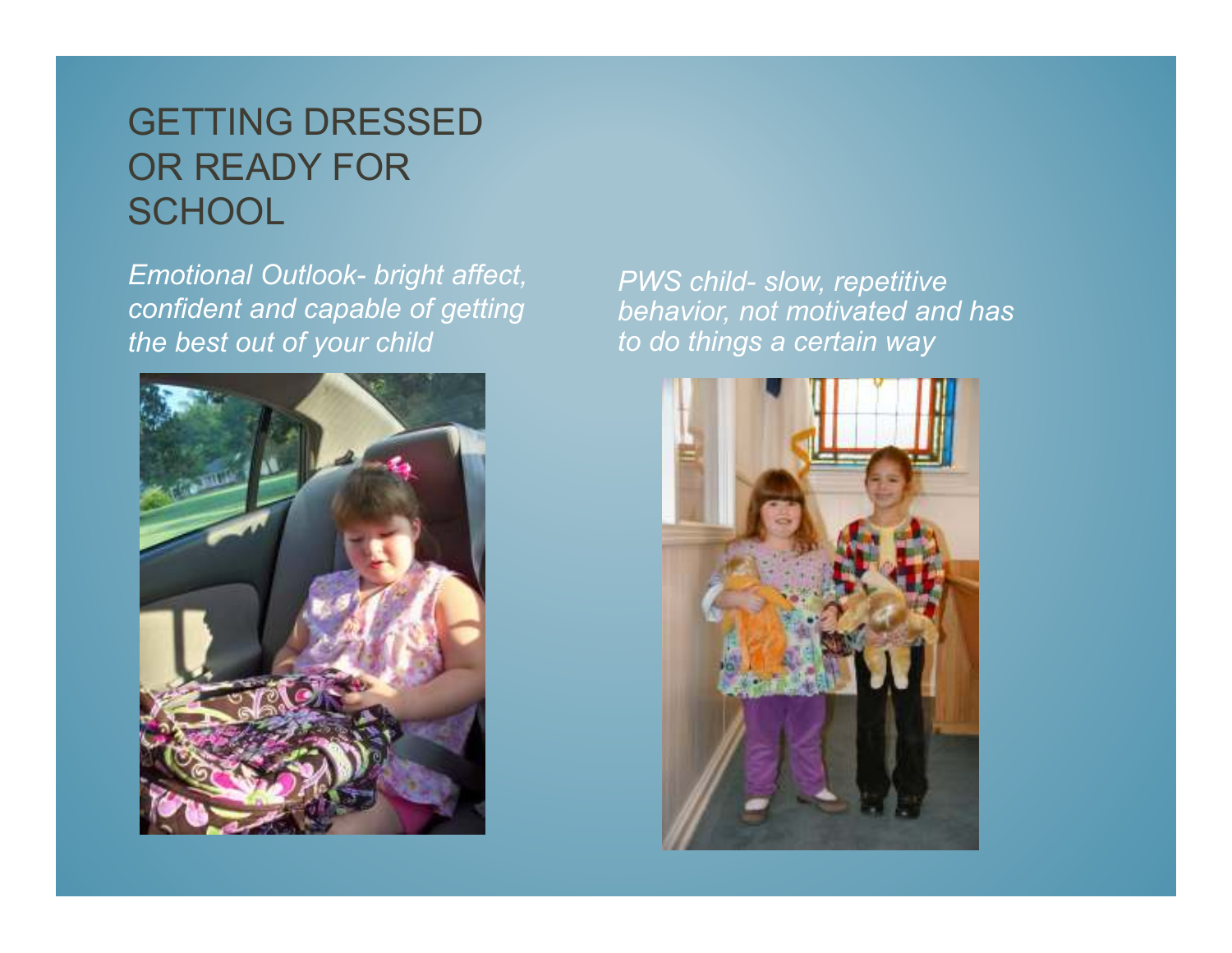LOW EXPRESSED EMOTIONBUT... BRIGHT<br>AFFFCT AFFECT, CALM, AND **CONFIDENT** 

IF YOU BELIEVE, THEY WILL BELIEVE!

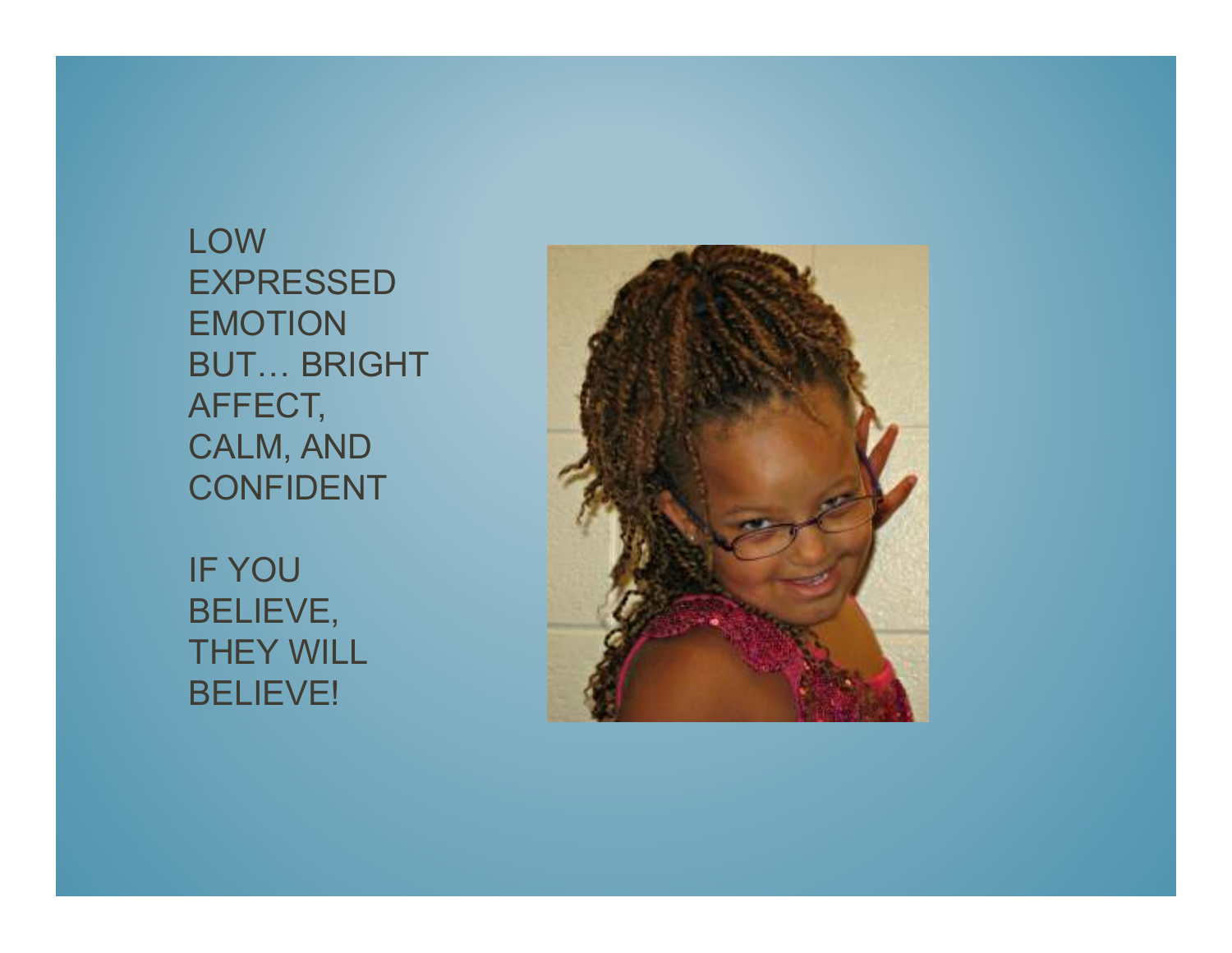#### NEGOTIATING=ARGUING AND BARGAINING AND MANIPULATION

- *Be clear about expectations and even get them in writing*
- *Do these before the situation-not on the fly*
- *Use calm and bright affect*
- *If argument starts-DO NOT ENGAGE!*
- *How can they control their emotions if you can't?*

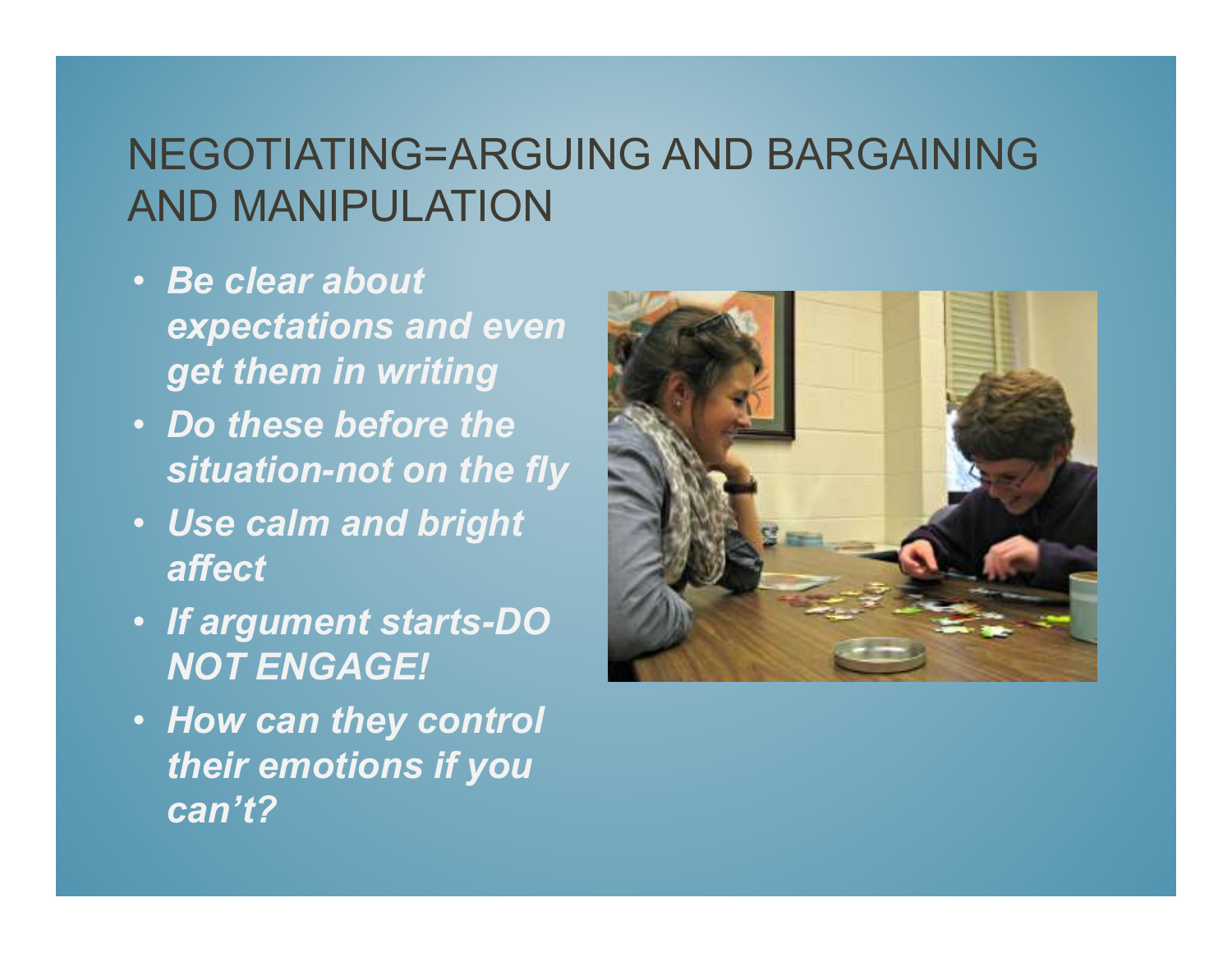**TEMPER TANTRUMS & SHUTTING DOWN-HOW THE FUR WILL FLY!**



Don't let them rattle you. You have to stop talking and negotiating, and refuse to engage. When they get you arguing, they wear you down. You can't control their behavior, ONLY YOURS. But by controlling YOURS, their behavior will change.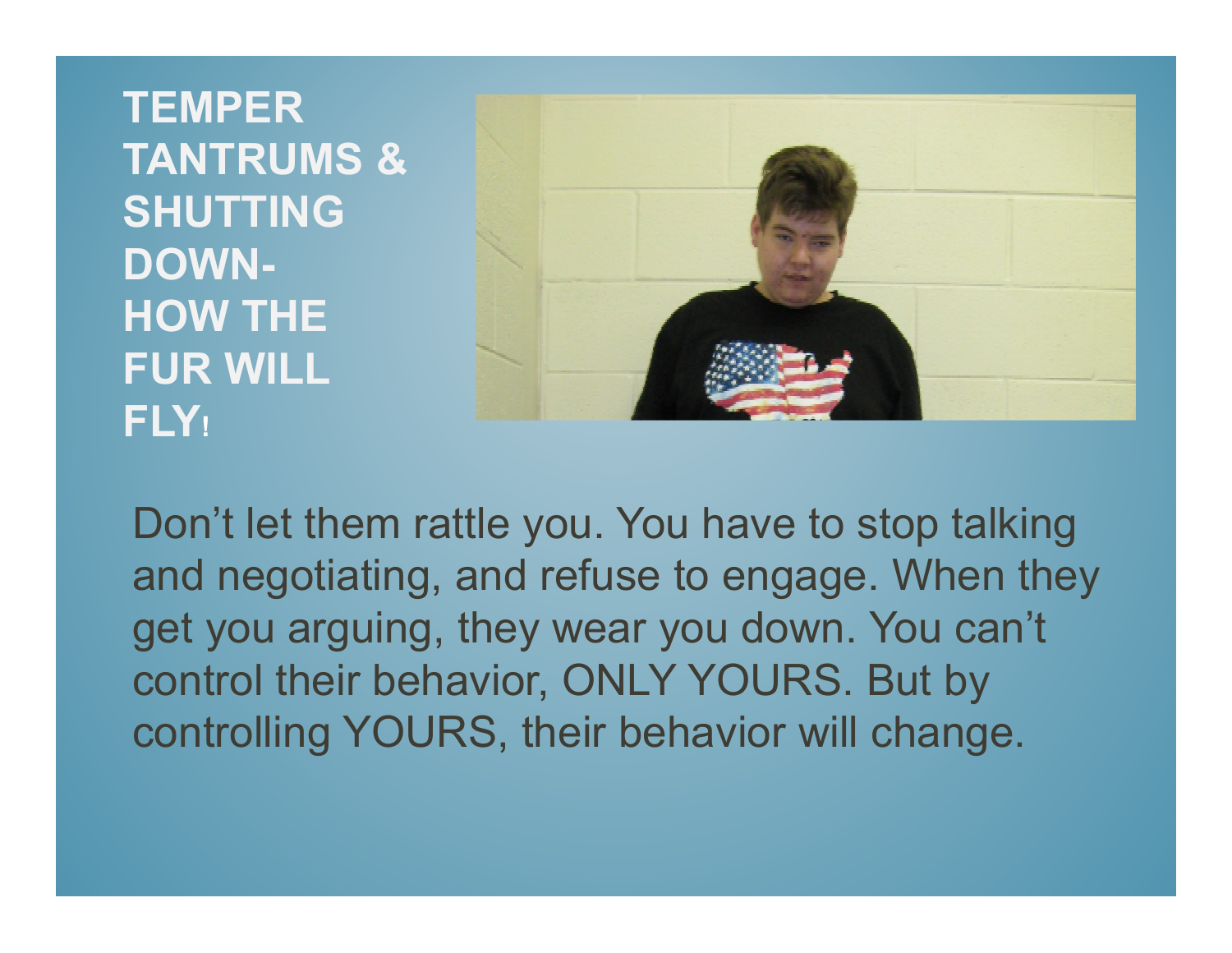## SHUTTING DOWN **IS COMMON IN PWS**

- *What does it mean?* 
	- *Overstimulated*
	- *Frustrated*
	- *Too upset to give a response*
	- *Too angry*
- *You cannot make them comply when they shut down- you want to avoid it by reading body cues, voice cues and situational cues*
- *ANTICIPATE Problems and respond- not*  REACT!!!!!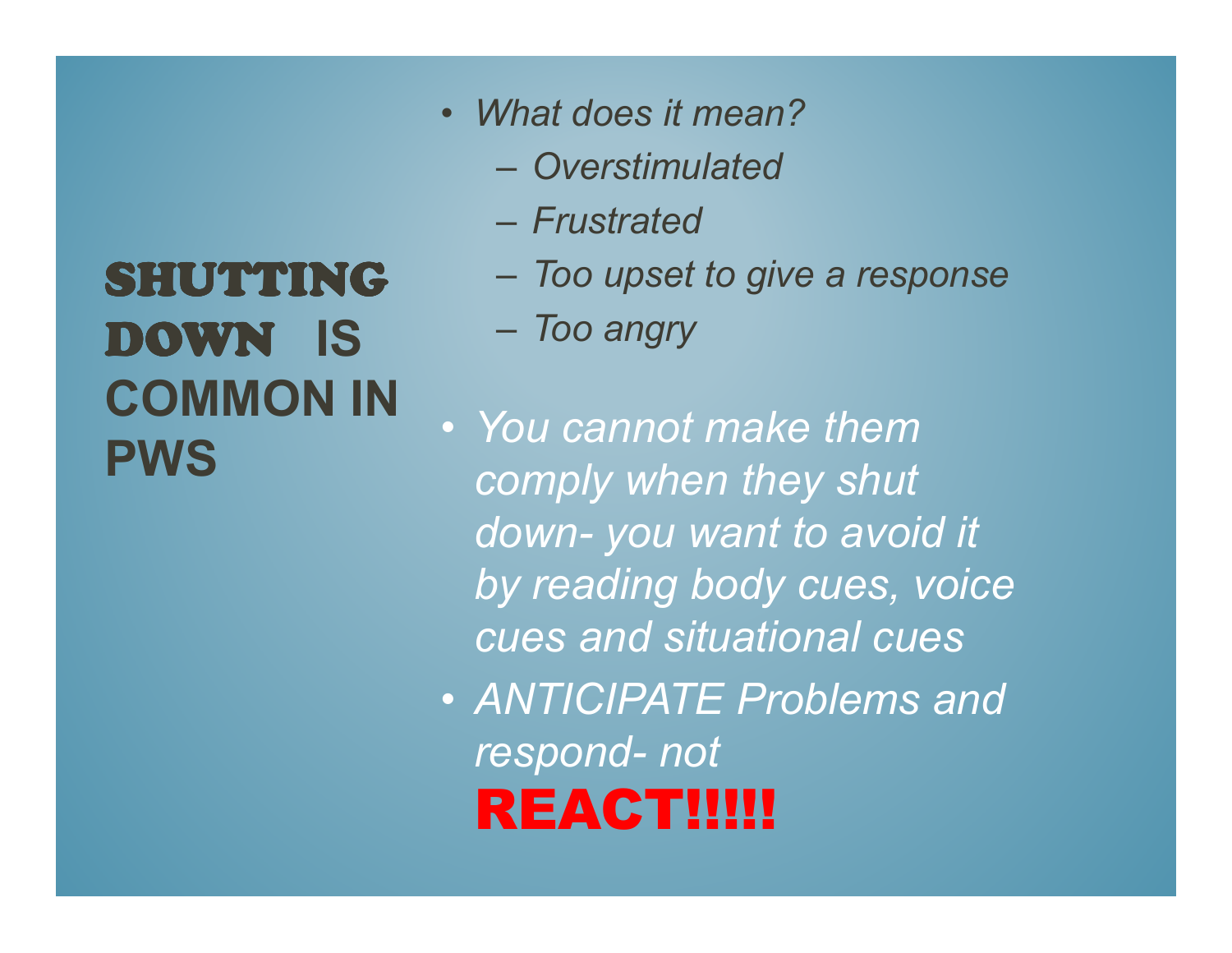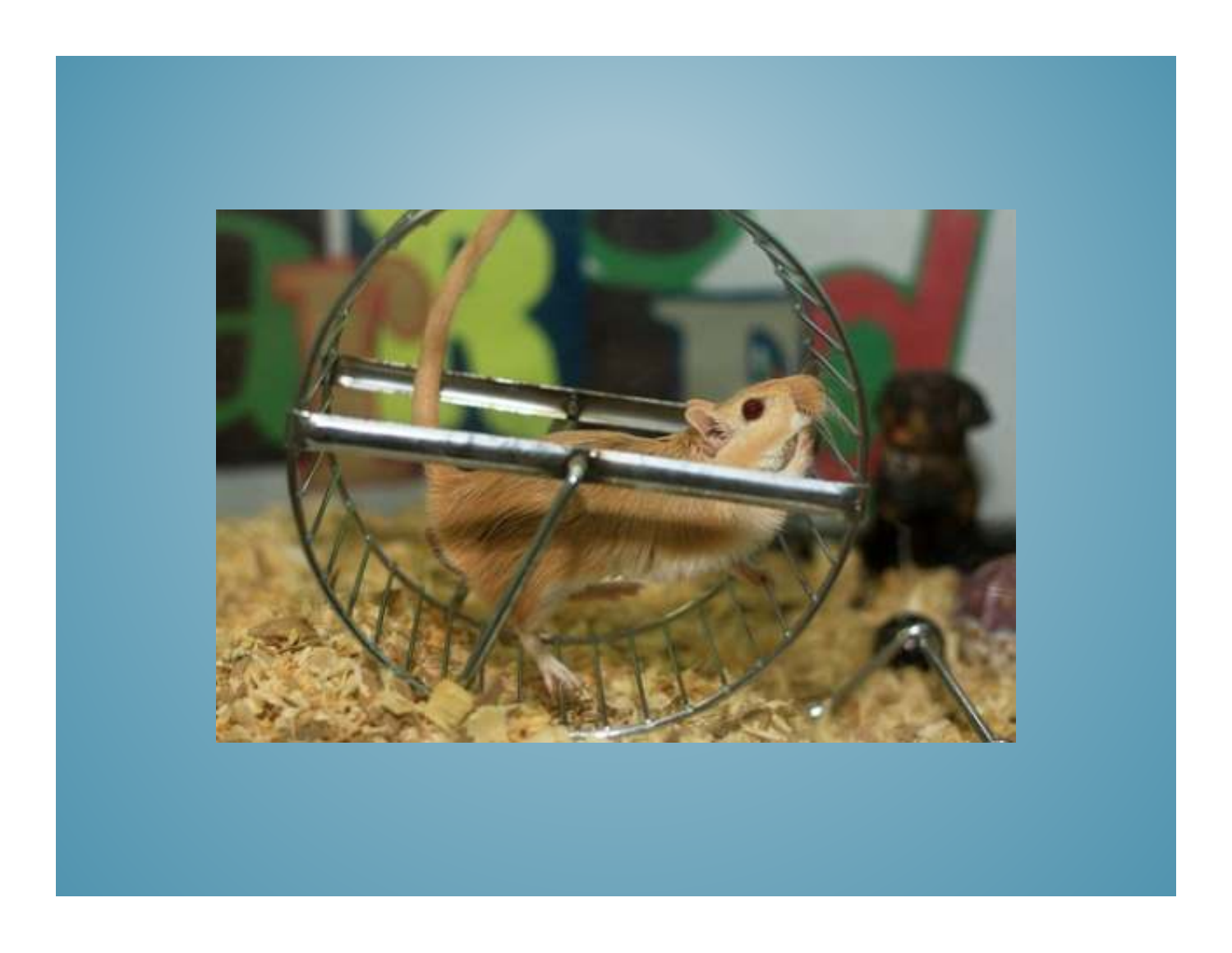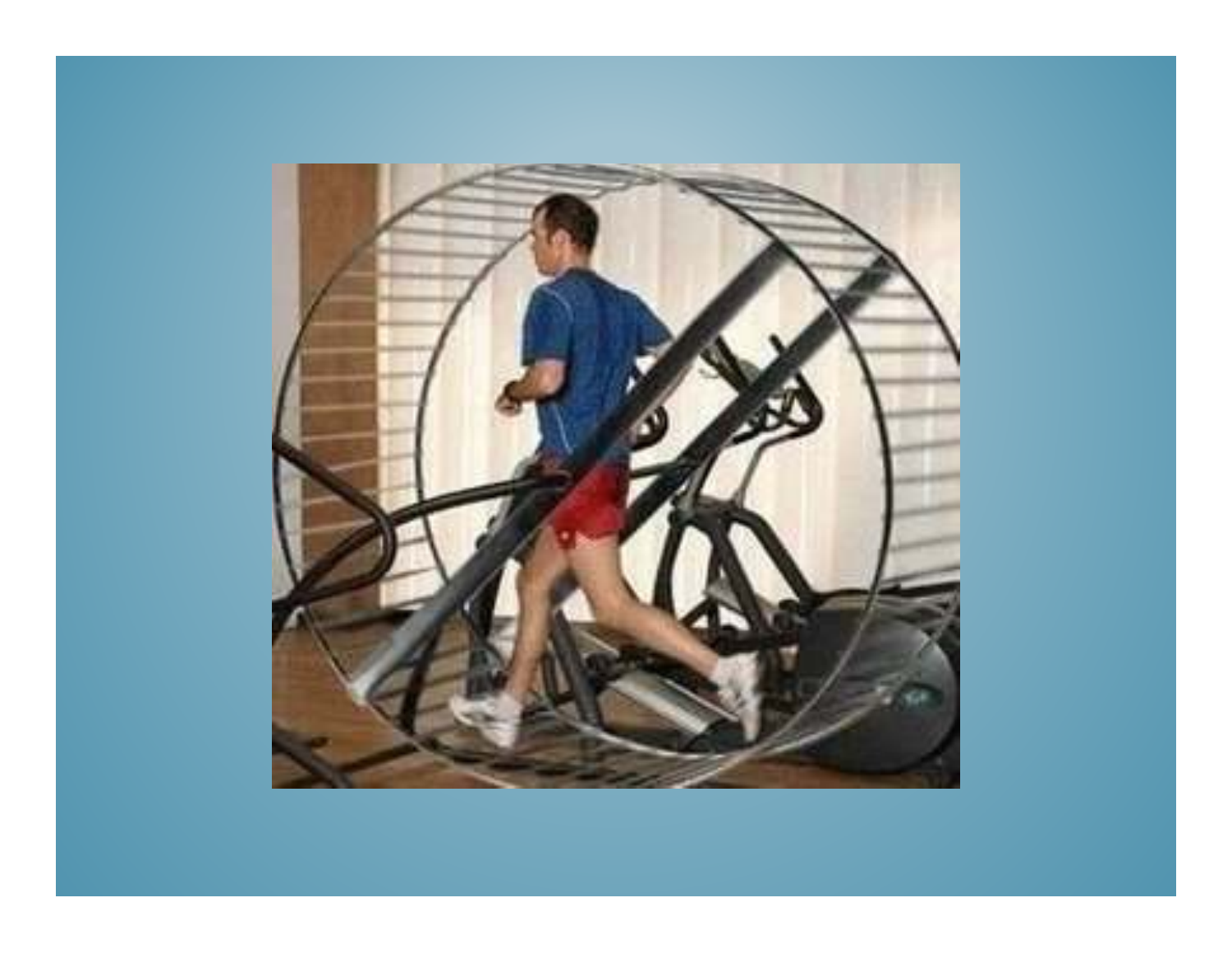WHAT WORKS? *Allowing them to calm downLetting them decide when they are ready to return to situationNot rehashing or demanding an apology*

*You want to return to balance and NOT HAVE TO BE RIGHT! Right means someone is* WRONG!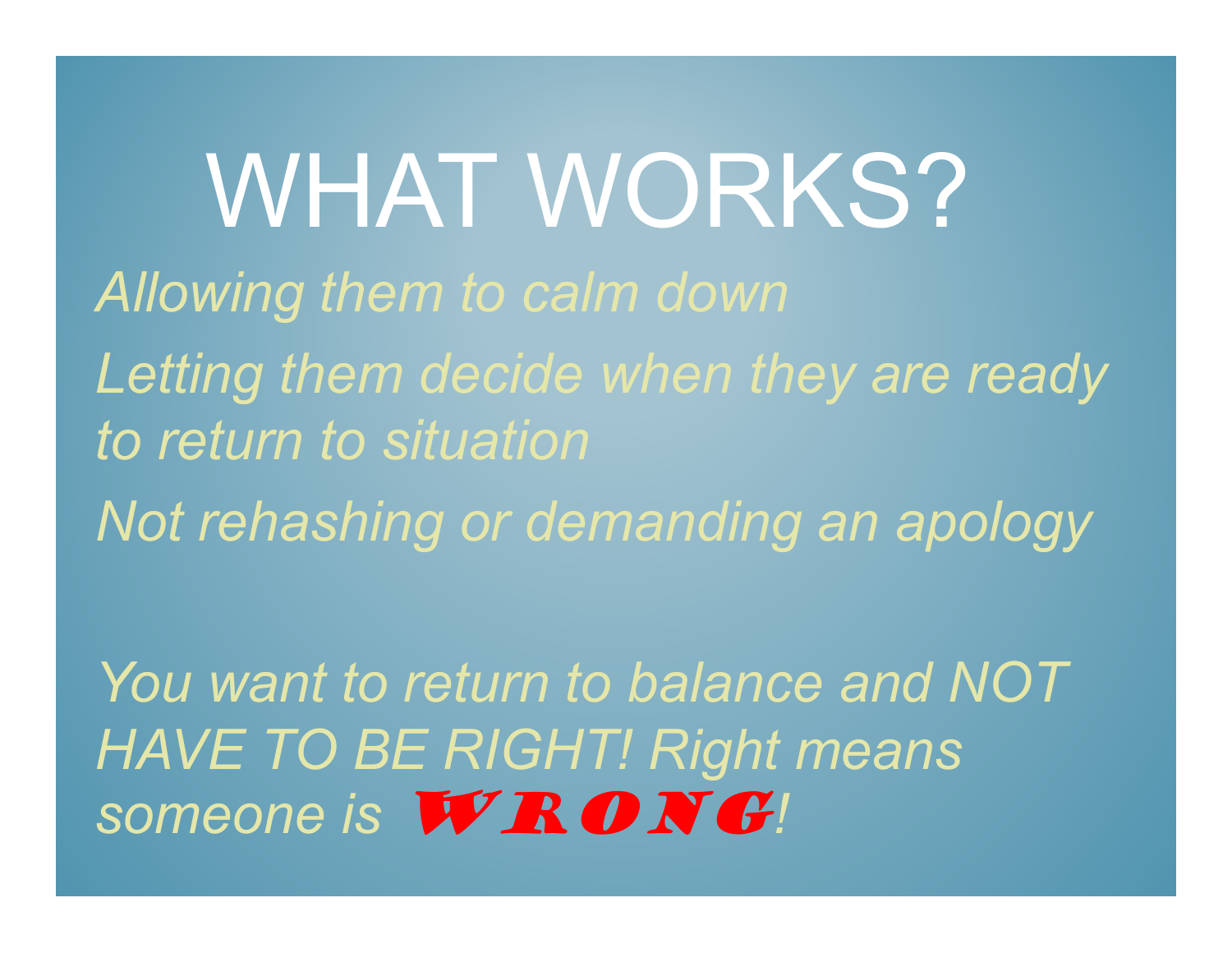# **TIP SHEET CONSULTATIONRESEARCH STUDY**

*Lauren Deisenroth, RAII in the lab*